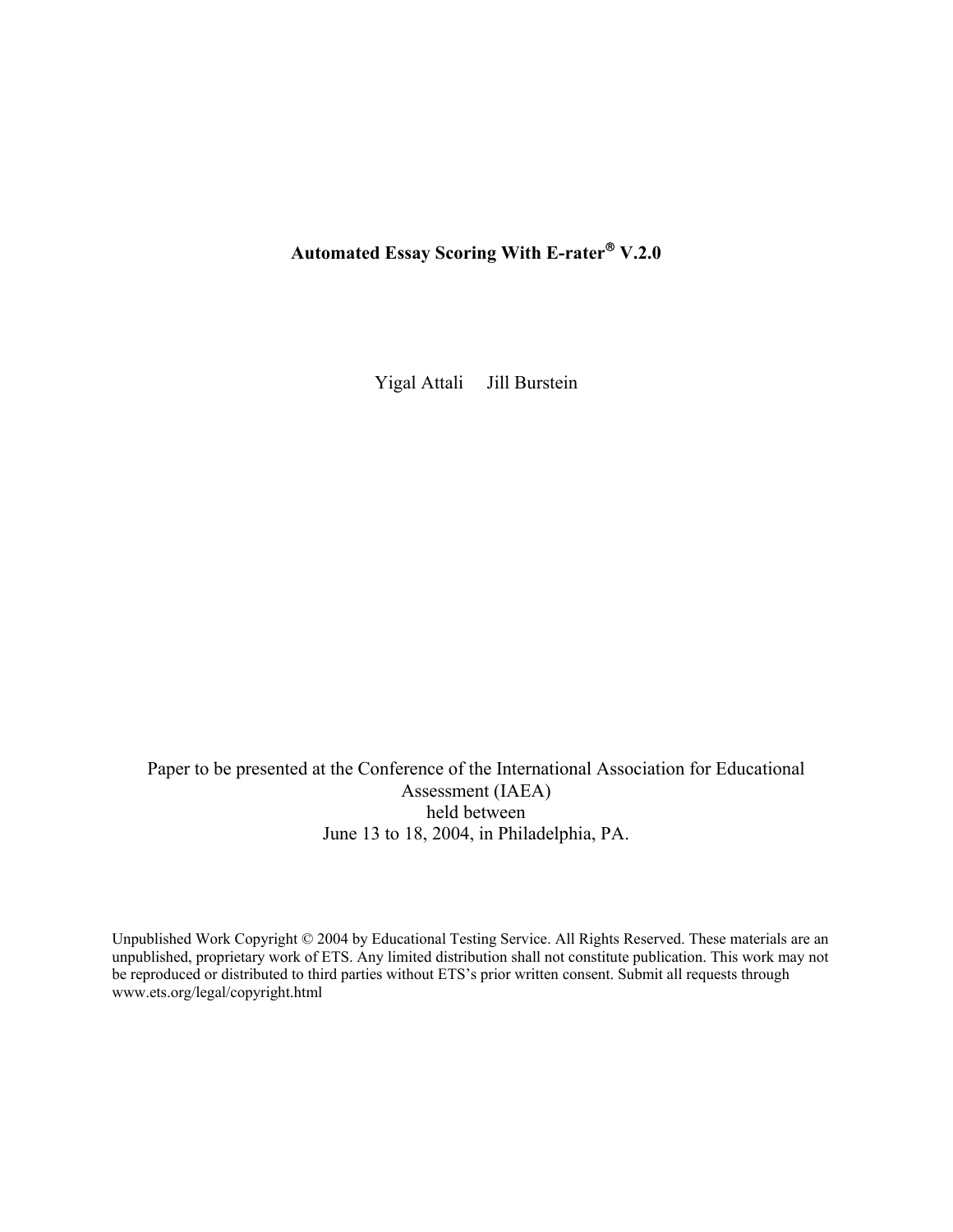# **Abstract**

E-rater<sup>®</sup> has been used by the Educational Testing Service for automated essay scoring since 1999. This paper describes a new version of e-rater that differs from the previous one (V.1.3) with regard to the feature set and model building approach. The paper describes the new version, compares the new and previous versions in terms of performance, and presents evidence on the validity and reliability of the new version.

Key words: Automated essay scoring, e-rater, *Criterion SM*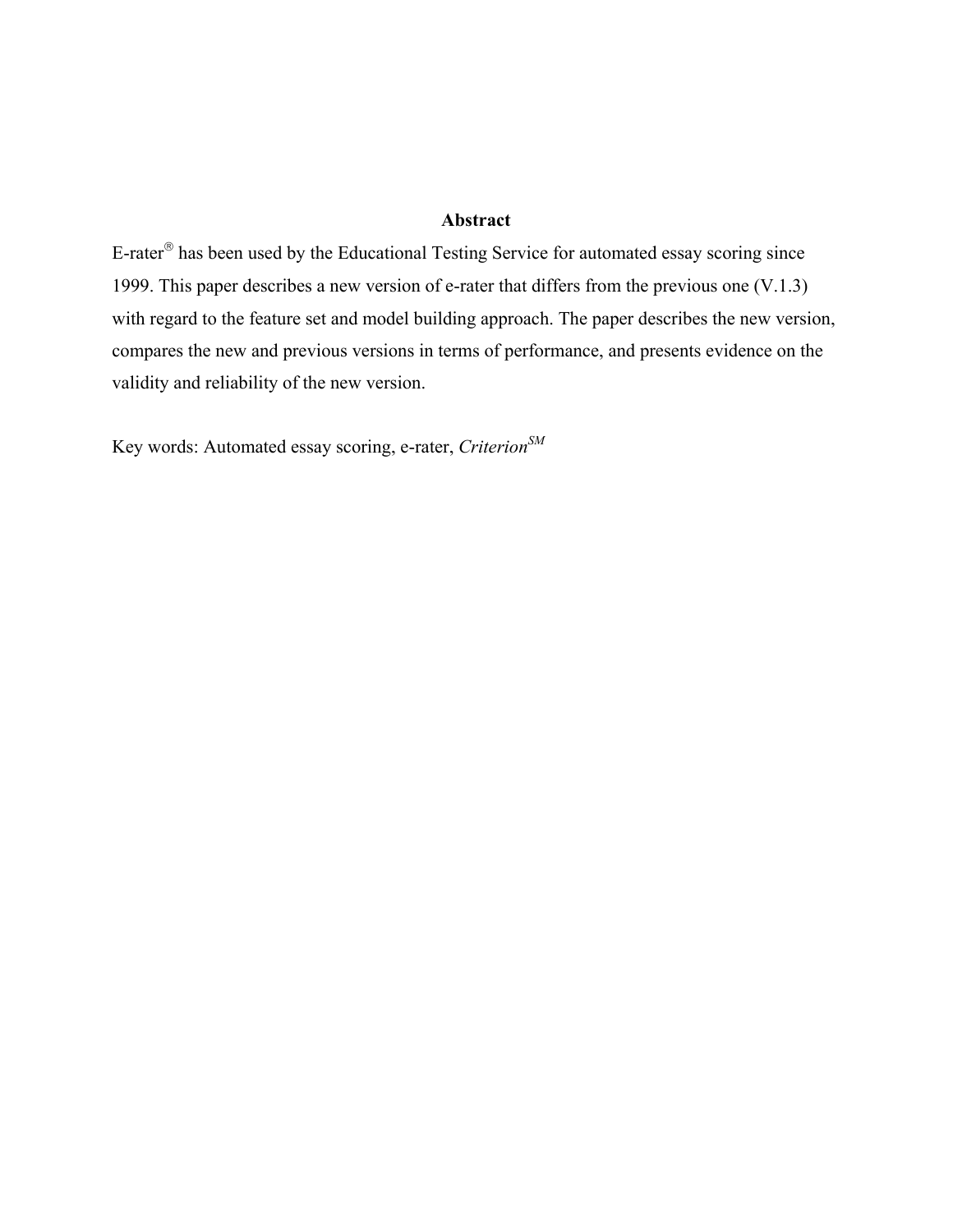E-rater has been used by Educational Testing Service (ETS) for automated essay scoring since February 1999. Burstein, Chodorow and Leacock (2003) describes the operational system put in use for scoring the Graduate Management Admissions Test Analytical Writing Assessment (GMAT AWA), and for essays submitted to ETS's writing instruction application, *CriterionSM* Online Essay Evaluation Service. We will refer to the operational system as e-rater Version 1.3. This paper describes a newer automated essay scoring system that will be referred to in this paper as e-rater Version 2.0 (e-rater V.2.0). This new system differs from e-rater V.1.3 with regard to the feature set, model building approach, and the final score assignment algorithm. These differences result in an improved automated essay scoring system.

### **The New Feature Set**

The development of the new feature set was based on information extracted from e-rater V.1.3 and from the qualitative feedback of *Criterion's* writing analysis tools. In e-rater V.1.3, the feature set included approximately 50 features and typically eight to 12 features were selected and weighted for a specific model using stepwise linear regression. An analysis of the e-rater V.1.3 features revealed that some of them were implicitly measuring essay length (i.e., number of words in the essay) or had a nonmonotonic relationship with the human score. Features in e-rater V.2.0 were created by standardizing some features with regard to essay length, altering the definition of others to take into account the non-monotonic relationship with the human score, and also creating new features. Below is a description of this new feature set.

# *Errors in Grammar, Usage, Mechanics, and Style*

Feedback about a total of 33 errors in grammar, usage, and mechanics, and comments about style are output from *Criterion*. Most of these features are identified using natural language processing (Burstein, Chodorow, & Leacock, 2003). These counts formed the basis of four features in e-rater V.2.0. These are the rates of errors in the four categories and are calculated by counting the total number of errors in each category and dividing this by the total number of words in an essay.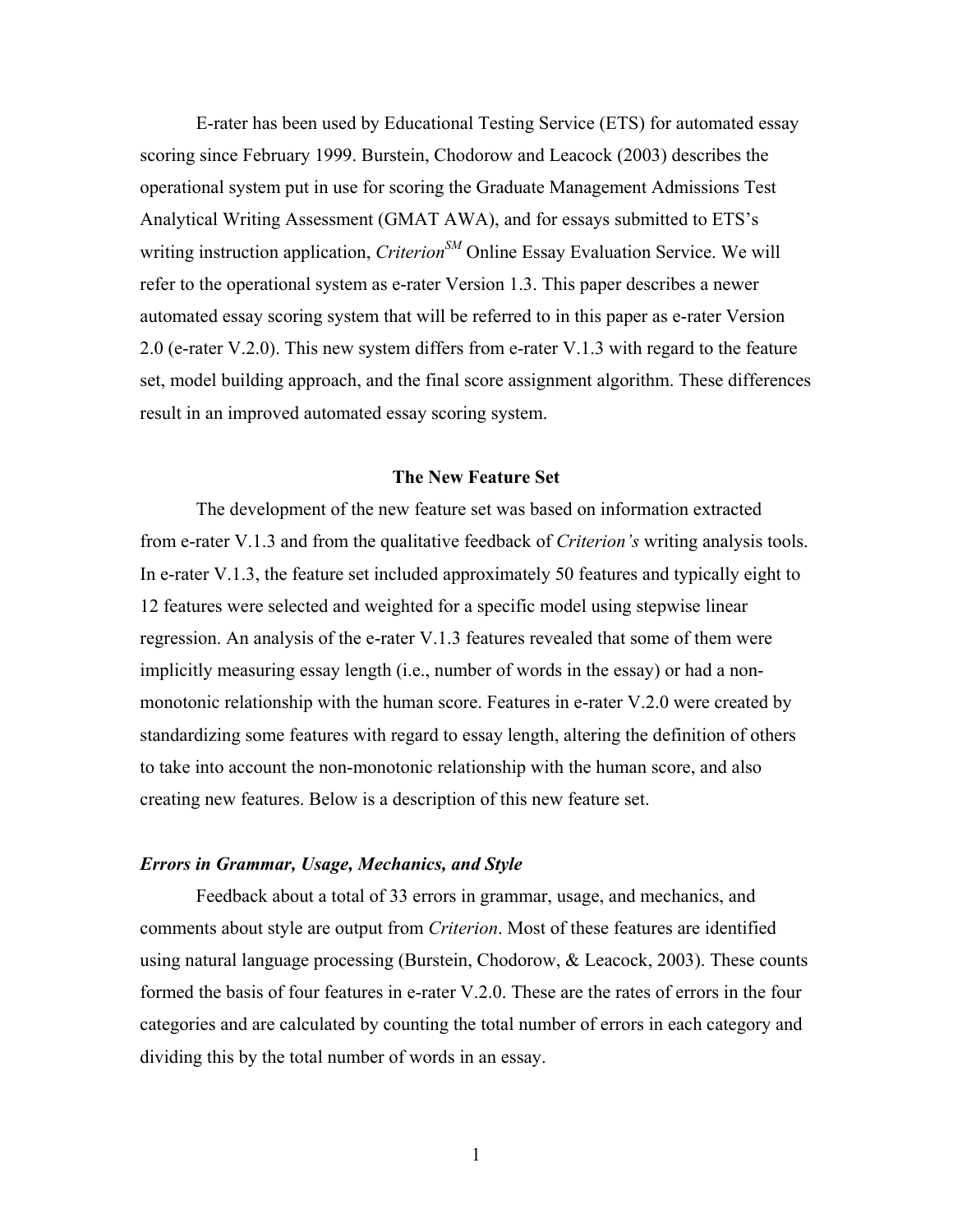## *Organization and Development*

In addition to the various errors, the *Criterion* feedback application automatically identifies sentences in the essay that correspond to the following essay-discourse categories, using natural language processing: Background, Thesis, Main Ideas, Supporting Ideas, and Conclusion methods (Burstein, Marcu, & Knight, 2003). Two features were derived from this feedback information.

An overall development score is computed by summing up the counts of the thesis, main points, supporting ideas, and conclusion elements in the essay. An element is the longest consecutive number of sentences assigned to one discourse category. An exception to these counts are made in the case of supporting ideas elements that are counted only when they immediately follow a main point element, and main point elements that are restricted to three different elements per essay. These restrictions follow the five-paragraph essay strategy for developing writers that was adopted in *Criterion*. According to this strategy, novice writers should typically include in their essay an introductory paragraph, a three-paragraph body (a pair of main point and supporting idea paragraphs), and a concluding paragraph.

In e-rater V.2.0 the development score is defined as 8 minus the above sum. This development score may be interpreted as the difference or discrepancy between the actual and optimal development. A score of –8 means that there are no required elements, whereas a score of 0 means that all required elements (thesis, conclusion, three main points, and corresponding supporting ideas) are present and there is no discrepancy between optimal and existing development.

The second feature derived from *Criterion*'s organization and development module is the average length (in number of words) of the discourse elements in the essay.

## *Lexical Complexity*

Three features in e-rater V.2.0 are related specifically to word-based characteristics. The first is the ratio of number of word types (or forms) to tokens in an essay. For example, in "This essay is a long, long, long essay." there are 5 word types (*this*, *essay*, is, *a*, and *long*), and 8 tokens (*this, essay, is, a, long, long, long,* and *essay*). So the type/token ratio is 6/8, or 0.75. The purpose of this feature is to count the number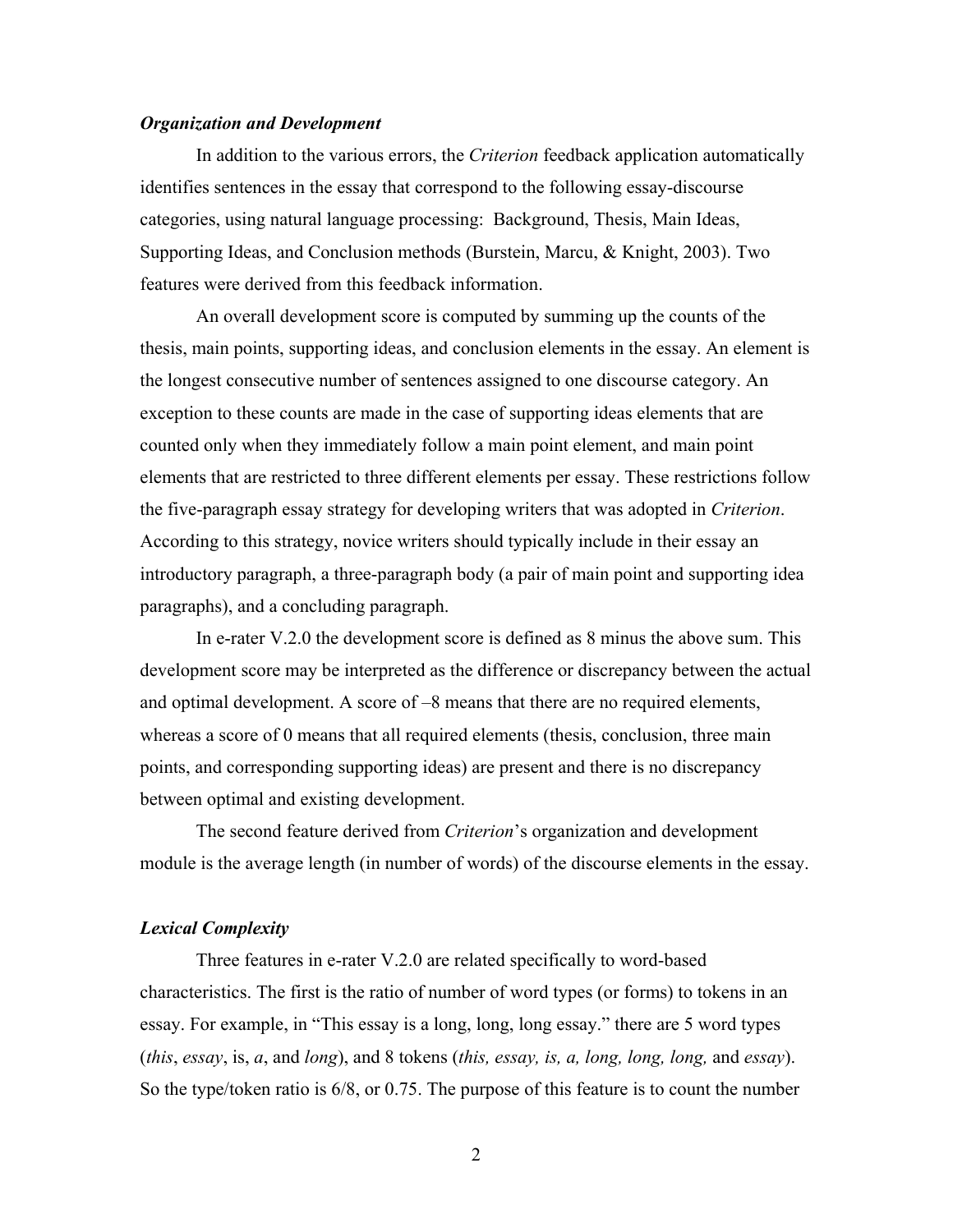of unique words in the essay and standardize this count with the total number of words in the essay.

The second feature is a measure of vocabulary level. Each word in the essay is assigned a vocabulary level value based on Breland's Standardized Frequency Index index (Breland, Jones, & Jenkins, 1994) and the fifth lowest Standardized Frequency Index value is used in e-rater V.2.0 to estimate the vocabulary level of the essay.

The third feature is the average word length in characters across all words in the essay.

### *Prompt-Specific Vocabulary Usage*

Vocabulary usage features were used in e-rater V.1.3 to evaluate word usage in a particular essay in comparison to word usage in essays at the different score points. To do this, content vector analysis (Salton, Wong, & Yang, 1975) was used. Content vector analysis is applied in the following manner in e-rater: first each essay and, in addition, a set of training essays from each score point, is converted to vectors whose elements are weights for each word in the individual essay or in the set of training essays for each score point (some function words are removed prior to vector construction.). For the six score categories, the weight for word *i* in score category *s*:

$$
W_{is} = (F_{is} / \text{Max}F_s) * \log(N / N_i)
$$

Where  $F_{is}$  is the frequency of word *i* in score category *s*, Max $F_s$  is the maximum frequency of any word in score point *s*, N is the total number of essays in the training set, and  $N_i$  is the total number of essays having word  $i$  in all score points in the training set.

For an individual essay the weight for word *i* in the essay is:

$$
W_i = (F_i / \text{MaxF}) * \log(N / N_i)
$$

Where  $F_i$  is the frequency of word *i* in the essay and MaxF is the maximum frequency of any word in the essay.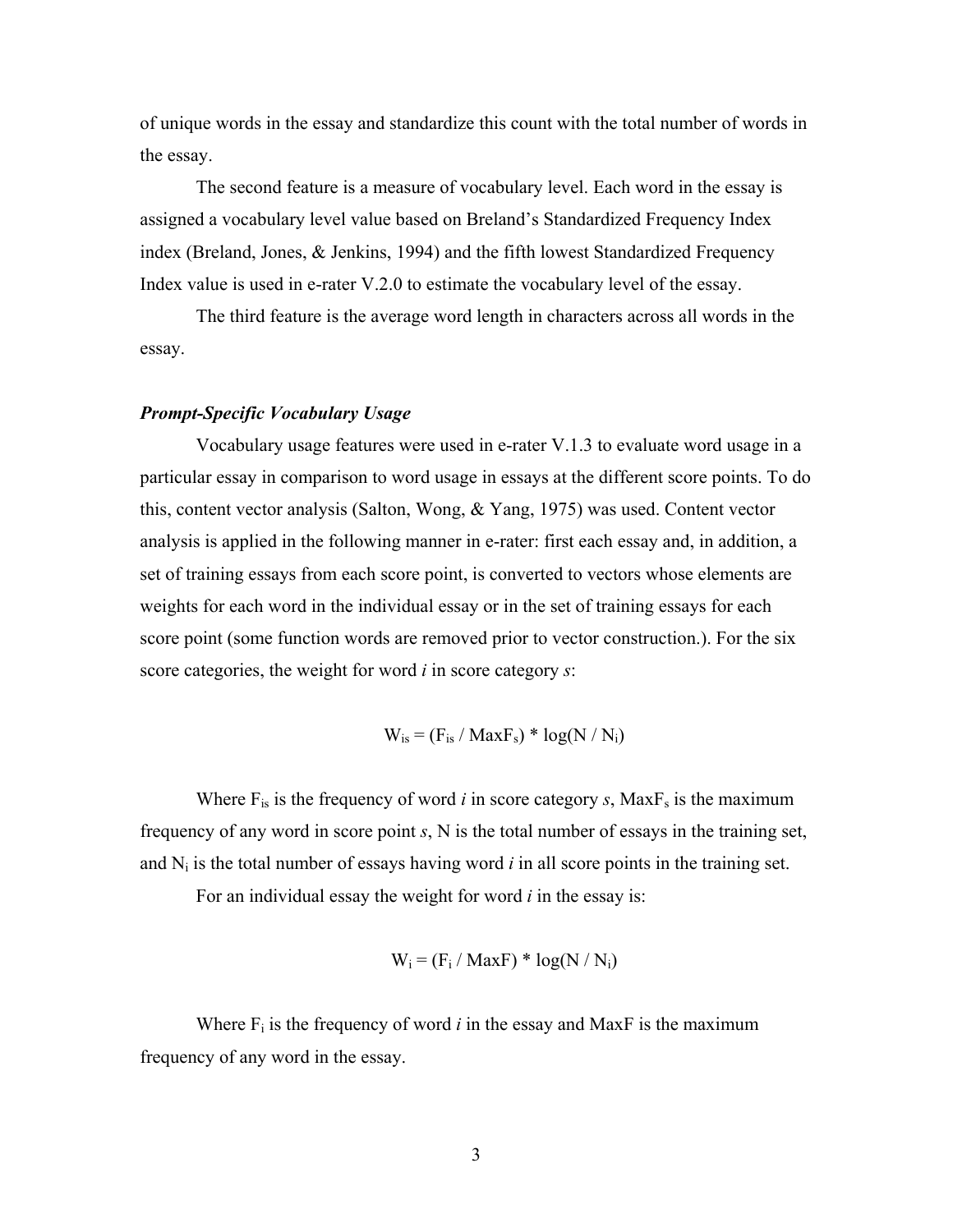Finally, for each essay six cosine correlations are computed between the vector of word weights for that essay and the word weight vectors for each score point. These six cosine values indicate the degree of similarity between the words used in an essay and the words used in essays from each score point.

In e-rater V.2.0, two content analysis features are computed from these six cosine correlations. The first is the *score point value* (1-6) for which the maximum cosine correlation over the six score point correlations was obtained. This feature indicates the score point level to which the essay text is most similar with regard to vocabulary usage. The second is the *cosine correlation value* between the essay vocabulary and the sample essays at the highest score point (6). This feature indicates how similar the essay vocabulary is to the vocabulary of the best essays. Together these two features provide a measure of the level of prompt-specific vocabulary used in the essay.

## *Essay Length*

As the following analyses will show, essay length is the single most important objectively calculated variable in predicting human holistic scores. In e-rater V.2.0, it was decided to explicitly include essay length (measured in number of words) in the feature set, thus making it possible to control its importance in modeling writing ability, and at the same time making an effort to minimize the effect of essay length in the other features in the feature set.

## **E-rater V.2.0 Model Building & Scoring**

In e-rater V.1.3 models have always been prompt-specific. That is, models were built specifically for each topic, using data from essays written to a particular topic and scored by human raters. This process requires significant data collection and human reader scoring—both time-consuming and costly efforts. In addition, e-rater V.1.3 models were based on a variable subset of 8 to 12 predictive features that were selected by a stepwise linear regression from a larger set of approximately 50 features.

E-rater V.2.0 models are more standardized across prompts and testing programs. Consequently, it is easier for any audience to understand and interpret these models. The most important aspect of the new system that contributes to this standardization is the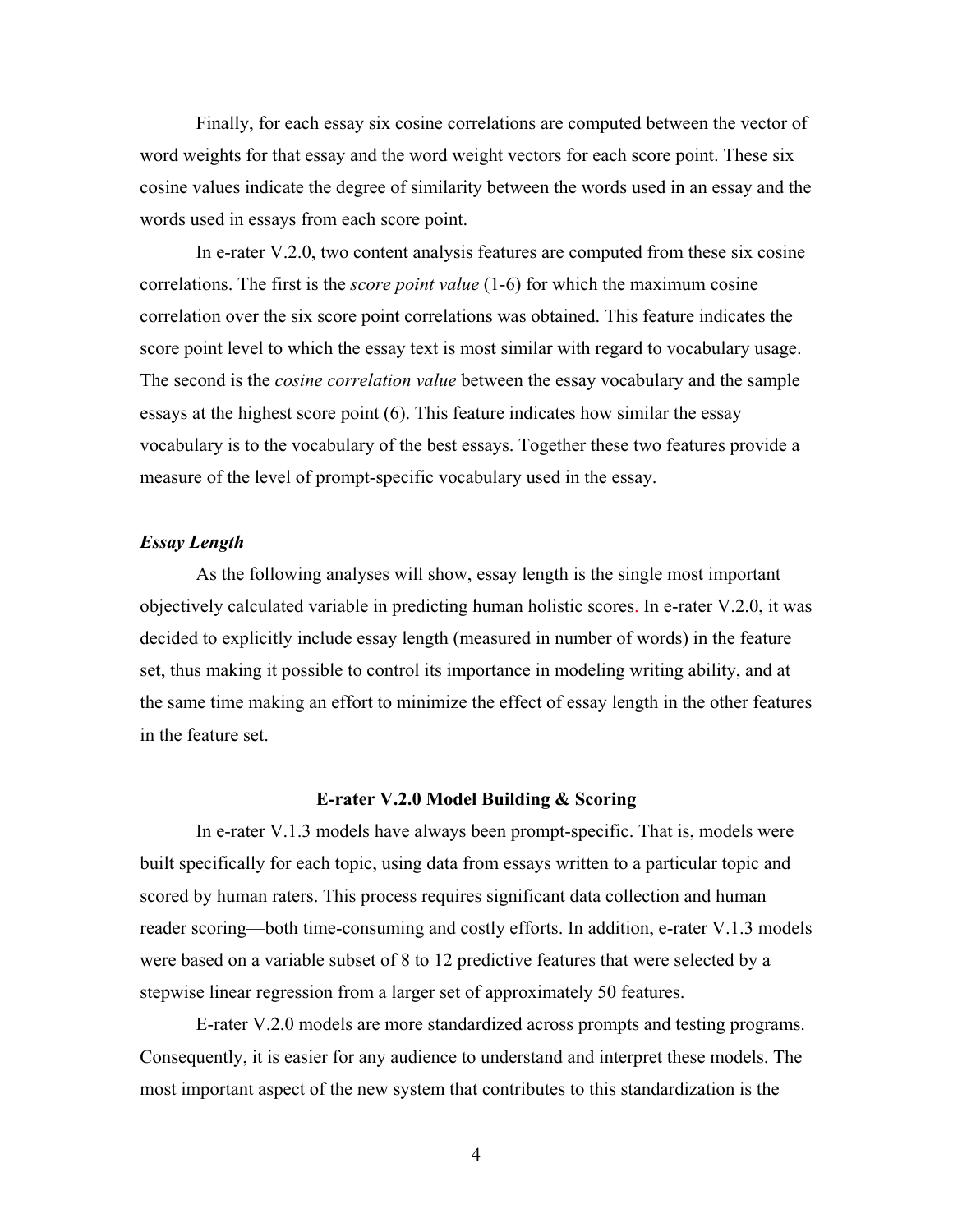reduced feature set. Because the number of features is small and each one of them significantly contributes to the goal of predicting human score, it is possible to use a multiple regression approach for modeling whereby the fixed feature set is present in all of the models. One advantage of this aspect of the new system is that since we know what features will be in a model, it is possible to specify the weight of some or all features in advance, instead of using regression analysis to find optimal weights. It is important to be able to control feature weights when there are theoretical considerations related to various components of writing ability.

The discussion below outlines the way optimal and fixed weights are combined in e-rater V.2.0.

### *Combining Optimal and Fixed Weights in Multiple Regression*

Below is the procedure for producing a regression equation that predicts human score with *n* features of which the first *k* will have optimized weights and the last *n - k* will have fixed predetermined weights.

- 1. Apply a suitable linear transformation to the features that have negative correlations with the human score in order to have only positive regression weights.
- 2. Standardize all features and the predicted human score.
- 3. Apply a linear multiple regression procedure to predict the standardized human score from the first *k* standardized features and obtain *k* standardized weights for these features (labeled  $s_1 - s_k$ ).
- 4. The fixed standardized weights of the last *n k* features should be expressed as percentages of the sum of standardized weights for all features (labeled  $p_{k+1}$  -  $p_n$ ). For example, if there are two fixed weights in a set of 12 features then  $p_{11}$  and  $p_{12}$ could be .1 and .2, respectively, which means that *s*11 will be equal to 10% of the sum of  $s_1$  -  $s_{12}$ ,  $s_{12}$  will be equal to 20% of  $s_1$  -  $s_{12}$ , and the sum of  $s_1$  -  $s_{10}$  will account for the remaining 70% of the standardized weights.
- 5. Find the fixed standardized weights by applying the following formula to the last *n - k* features: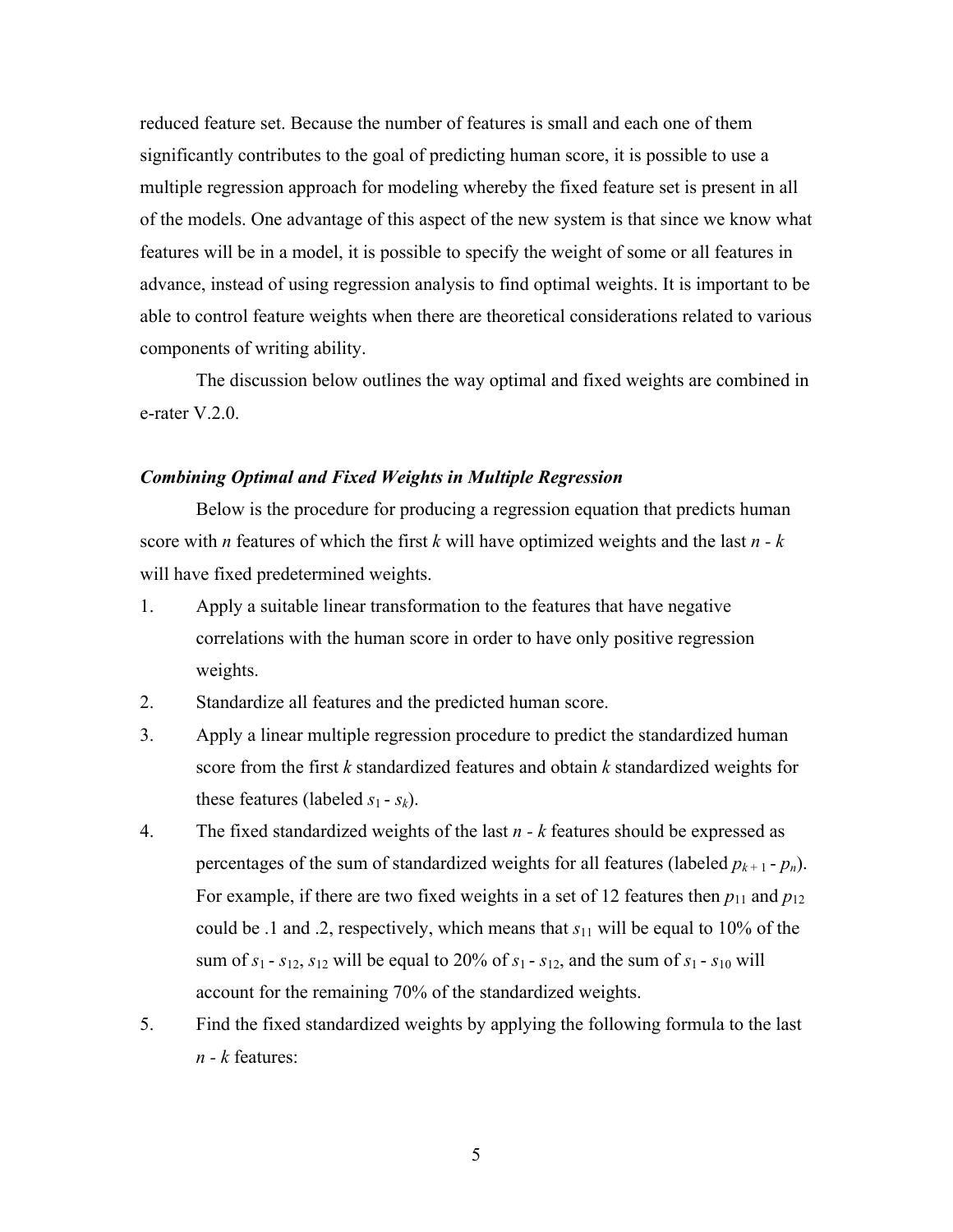$$
s_i = \frac{p_i \sum_{j=1}^k s_j}{1 - \sum_{j=k+1}^n p_j}
$$
  $k+1 \le i \le n$ 

- 6. To find the un-standardized weights (labeled  $w_1 w_n$ ), multiply  $s_i$  by the ratio of the standard deviation for human score to standard deviation for the feature.
- 7. Compute an interim predicted score as the sum of the product of feature values and weights  $w_1 - w_n$ .
- 8. Regress the interim predicted score to the human score and obtain an intercept, *a*, and a weight, *b*. The intercept will be used as the final intercept.
- 9. The final un-standardized weights are given by multiplying *a* by  $w_i$  ( $1 \le i \le n$ ).

The combined use of a small feature set and more standardized modeling procedures may have a beneficial effect on the interpretability, reliability, and validity of automated scores.

### *Generic Model Building*

The combination of predetermined and optimal weights in regression modeling can be applied to both prompt-specific and generic modeling. Conventionally, e-rater has used a prompt-specific modeling approach in which a new e-rater model is built for each topic. To build prompt-specific models, however, requires for each topic a sample of scores from human-rated essays on this topic. In e-rater V.1.3, a sample of at least 500 scores from essays rated by human readers was required in a predetermined score distribution. At least 265 essays are used for model building and the remaining set is used for cross-validating the model. In addition, such prompt-specific models will obviously be different for different prompts of the same program or grade. The relative weights of features will vary between prompts and even the sign of weights might be reversed for some prompts. This cannot contribute to the interpretability of automated essay scores in the writing experts' community.

However, with e-rater's new small and fixed feature set such extensive promptspecific modeling may not be useful. A single regression model that is used with all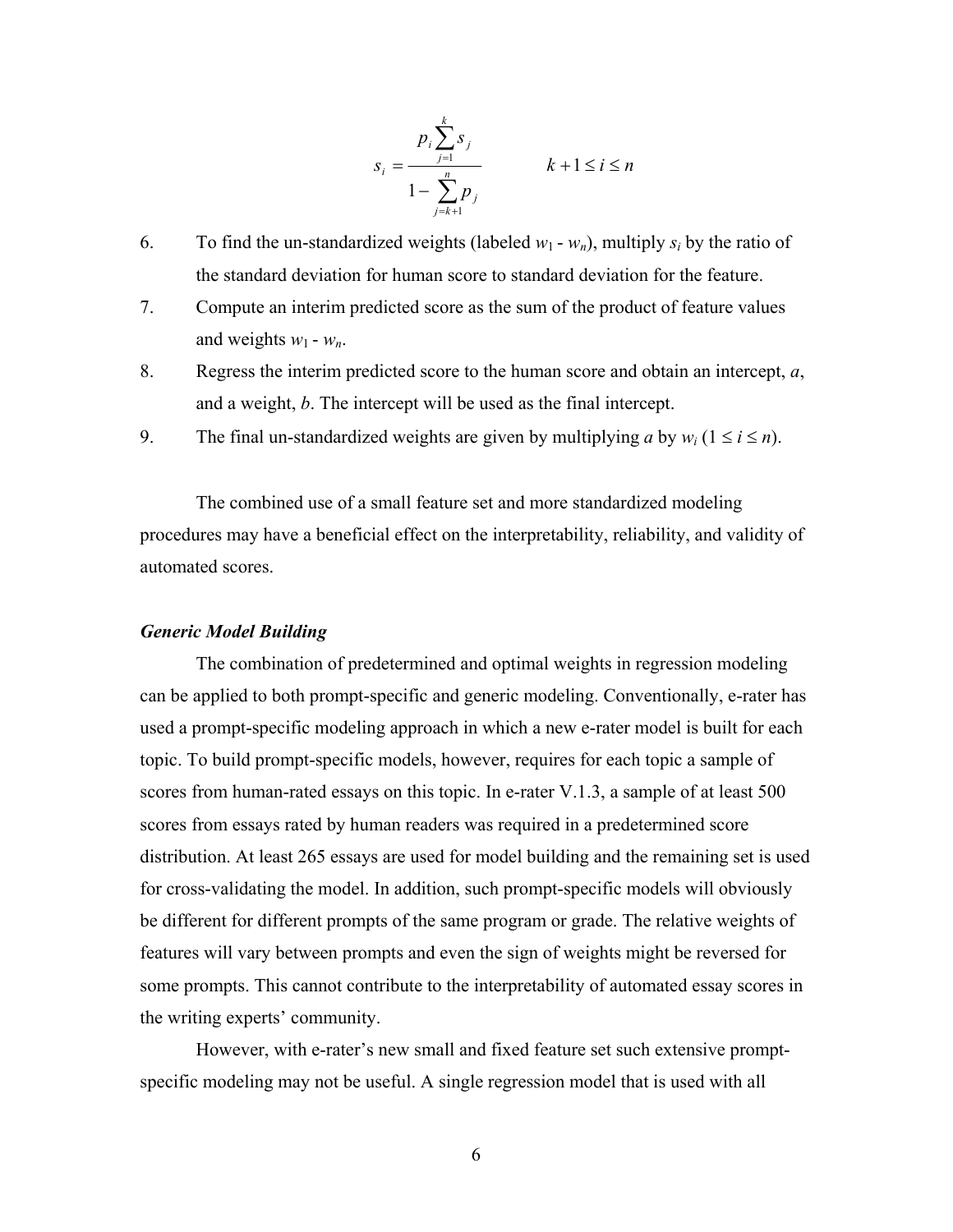prompts from one program or grade may perform, statistically, as well as models that are "optimized" for each prompt separately, especially when the models' performance is evaluated in a cross-validation sample.

The primary reason that such generic models might work as well as promptspecific models is that most aspects of writing ability measured by e-rater V.2.0. are topic-independent. For example, if eight discourse units in a GMAT essay are interpreted as evidence of good writing ability than this interpretation should not vary across different GMAT prompts. The same is true with rates of grammar, usage, mechanics, and style errors: The interpretation of 0%, 1%, or 5% error rates as evidence of writing quality should stay the same across different GMAT prompts. It also is important to note that the rubrics for human scoring of essays are themselves generic in that the same rules apply to all prompts within a program.

Consistent with this, we have found that it is possible to build generic models based on the feature set in V.2.0 without a significant decrease in performance. In other words, idiosyncratic characteristics of individual prompts are not large enough to make prompt-specific modeling perform better than generic modeling.

It is important to note that a generic regression model does not mean that different prompts are treated in the same way in modeling. First, prompts may have different difficulty levels, since only the *interpretation* of levels of performance for individual features are the same across prompts, not the levels of performance. Second, e-rater generic models can still incorporate prompt-specific vocabulary usage information through the two vocabulary-based features. Again, it is important to distinguish between the *computation* of these two features, which must be based on prompt-specific training sample, and the *interpretation* of the values of these features, which can be based on generic regression weights.

It also is possible to build generic e-rater models that do not contain the two prompt-specific vocabulary usage features and can thus be applied to new prompts with no training at all. This can be done by setting the weights for these two features to zero, thus excluding these features in model building. Recall that in e-rater V.2.0 it is possible to set the weights of the features instead of estimating them in the regression analysis.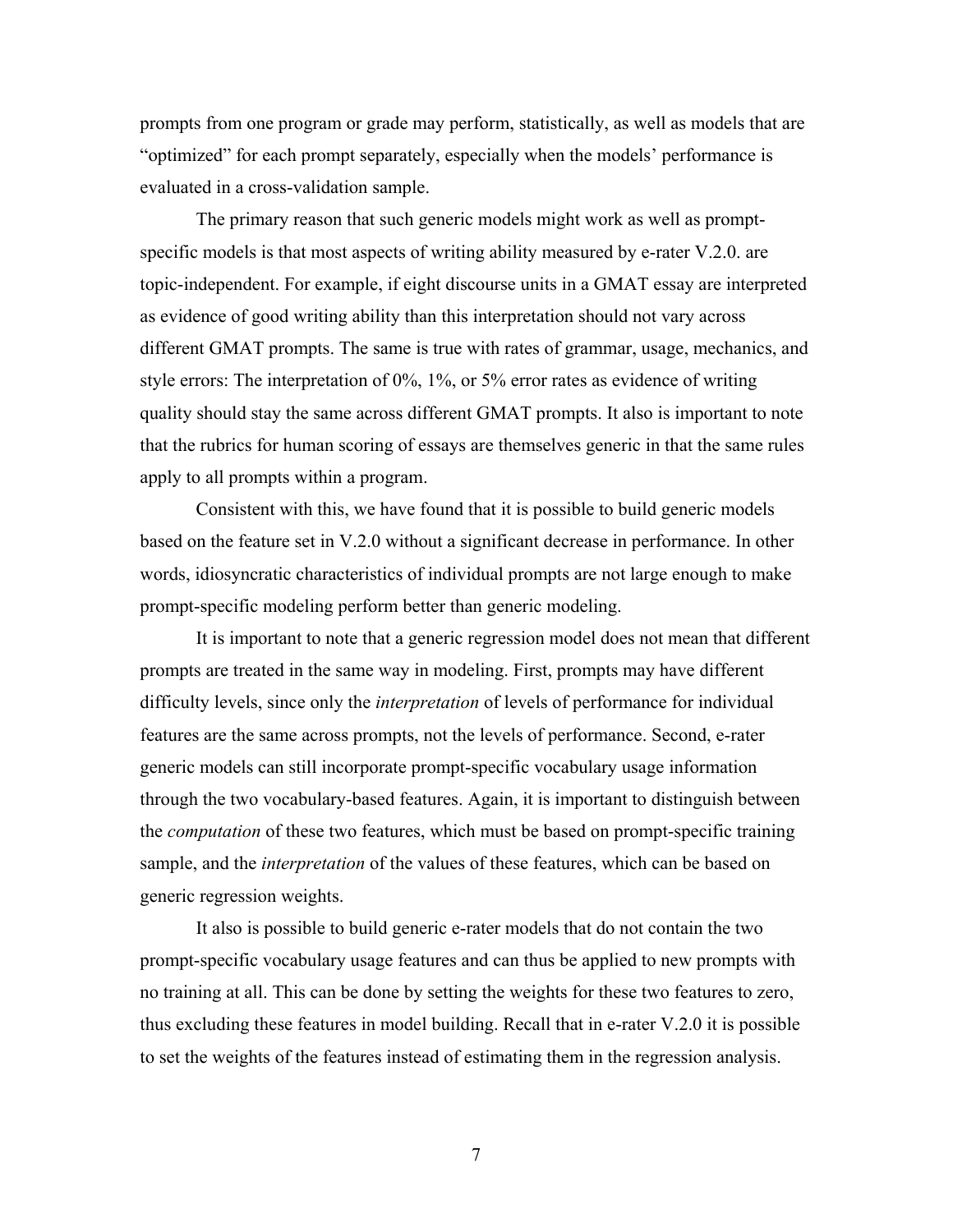Setting some feature weights to zero is analogous to discarding these features from the feature set.

### *Score Assignment*

The last step in assigning an e-rater score is the rounding of the continuous regression model score to the six scoring guide categories. In e-rater V.1.3, the cutoff values were simply the half points between whole values. For example, an essay receiving an e-rater score in the range of 3.50 to 4.49 would be assigned a final score of 4. However, this method of rounding may not be optimal with respect to the goal of simulating the human score. We have found that different systems and datasets have different "natural" sets of cutoffs. The factors that influence the values of the best cutoffs are, among others, the distributions of the features used in modeling and the distribution of human scores.

To find a suitable set of cutoffs for a system, a search through a large set of possible cutoff sets is performed to find the set that maximizes overall exact agreement and minimum exact agreement across all score points. These two criteria are weighted to produce ratings of sets of cutoffs. This search process is performed "generically" on pooled data across a number of prompts to produce an appropriate set of cutoffs for a program.

The following is an example of how the cutoffs are determined. Each set of cutoffs is assigned a score, which is computed as 80% of the overall exact agreement for that set of cutoffs and 20% of the minimum exact agreement across all score points. The set of cutoffs with the highest score is selected for use. For example, given a specific set of cutoffs with the exact agreement values: .30, .35, .40, .50, .45, and .40 for the six score points 1 to 6, respectively, and an overall exact agreement value of .40, the score assigned to this set would be 20% of .30 (the minimum exact agreement, achieved for score 1) plus 80% of .40 (the overall exact agreement), or .38.

### **Analyses of the Performance of E-rater V.2.0**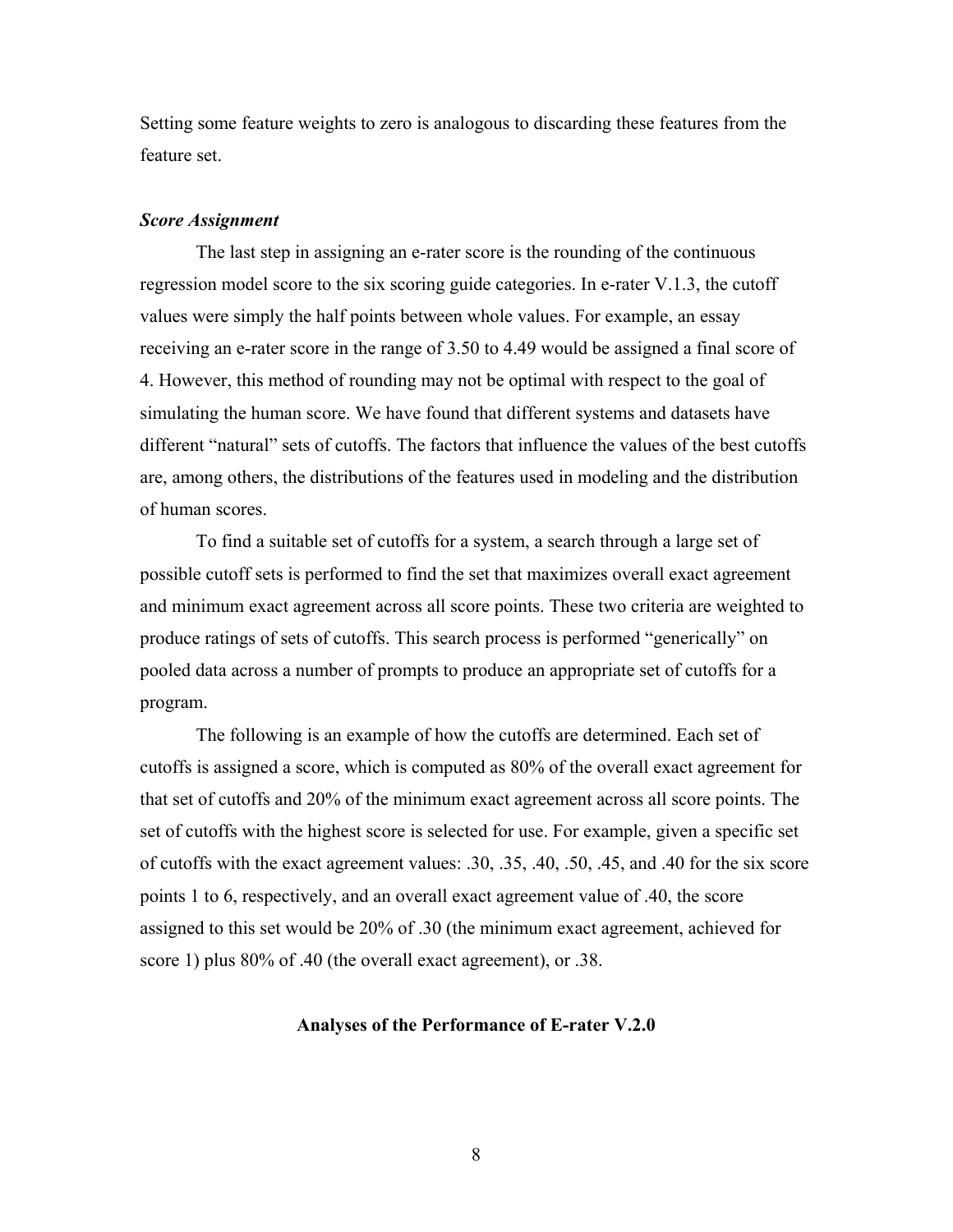The analyses that will be presented in this paper are based on essays from various user programs. We used sixth through twelfth grade *Criterion* user data, and GMAT and TOEFL® (Test of English as Foreign Language) human-scored essay data. The sixth through twelfth grade essays were extracted from the *Criterion* database and scored by trained human readers (two to three readers per essay; third readers were used to resolve score discrepancies of 2 or more points) according to grade-specific rubrics.

Table 1 presents descriptive statistics of these essays. The average human score (AHS) was computed by averaging the first two human scores that were available for each of the essays. Overall there were 64 different prompts and almost 18,000 essays analyzed.

### **Table 1**

| Program                          | Prompts | Mean # of<br>essays per<br>prompt | Mean AHS | <b>STD AHS</b> |
|----------------------------------|---------|-----------------------------------|----------|----------------|
| Criterion 6 <sup>th</sup> Grade  | 5       | 203                               | 3.01     | 1.16           |
| Criterion $7th$ Grade            | 4       | 212                               | 3.21     | 1.20           |
| Criterion 8 <sup>th</sup> Grade  | 5       | 218                               | 3.50     | 1.29           |
| Criterion 9 <sup>th</sup> Grade  | 4       | 203                               | 3.65     | 1.24           |
| Criterion 10 <sup>th</sup> Grade | 7       | 217                               | 3.39     | 1.23           |
| Criterion 11 <sup>th</sup> Grade | 6       | 212                               | 3.90     | 1.08           |
| Criterion $12^{th}$ Grade        | 5       | 203                               | 3.61     | 1.22           |
| <b>GMAT</b> argument             | 7       | 493                               | 3.54     | 1.18           |
| <b>GMAT</b> issue                | 9       | 490                               | 3.56     | 1.17           |
| <b>TOEFL</b>                     | 12      | 197                               | 3.60     | 1.17           |
| Overall                          | 64      | 278                               | 3.53     | 1.20           |

*Descriptive Statistics on Essays and Average Human Score (AHS)* 

The average AHS for most programs is around 3.5, except for somewhat lower scores for sixth and seventh grade and higher scores for eleventh grade. The standard deviations are also quite similar between programs.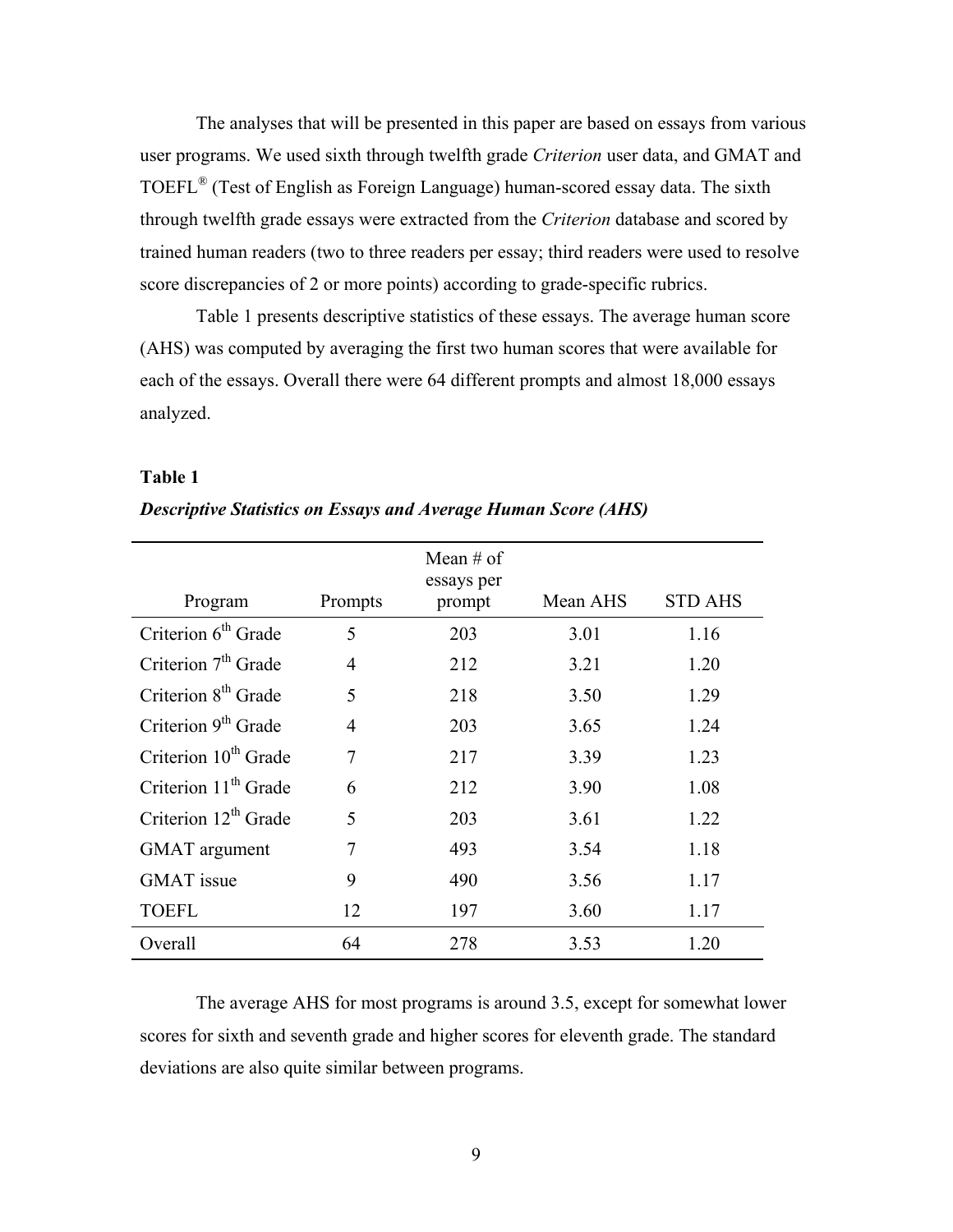Table 2 presents average correlations (across prompts in a program) of each feature for each of the 10 programs analyzed. Correlations proved to be very similar across programs. One exception may be the apparent trend in correlations for the maximum cosine value (tenth feature in Table 2) with lower correlations in lower grades.

# **Table 2**

| Feature      | 6 <sup>th</sup> | 7 <sup>th</sup> | 8 <sup>th</sup> | 9 <sup>th</sup> | $10^{\text{th}}$ | $11^{th}$ | $12^{th}$ | <b>GMAT</b><br>argument | <b>GMAT</b><br>issue | <b>TOEFL</b> |
|--------------|-----------------|-----------------|-----------------|-----------------|------------------|-----------|-----------|-------------------------|----------------------|--------------|
| Grammar      | $-0.22$         | $-0.16$         | $-0.13$         | $-0.15$         | $-0.23$          | $-0.18$   | $-0.21$   | $-0.28$                 | $-0.28$              | $-0.38$      |
| Usage        | $-0.11$         | $-0.16$         | $-0.16$         | $-0.19$         | $-0.24$          | $-0.23$   | $-0.26$   | $-0.15$                 | $-0.12$              | $-0.14$      |
| Mechanics    | $-0.38$         | $-0.34$         | $-0.35$         | $-0.22$         | $-0.39$          | $-0.28$   | $-0.41$   | $-0.37$                 | $-0.40$              | $-0.46$      |
| <b>Style</b> | $-0.49$         | $-0.56$         | $-0.58$         | $-0.52$         | $-0.51$          | $-0.57$   | $-0.54$   | $-0.40$                 | $-0.44$              | $-0.54$      |
| Development  | 0.58            | 0.67            | 0.64            | 0.65            | 0.65             | 0.60      | 0.67      | 0.51                    | 0.56                 | 0.59         |
| <b>AEL</b>   | 0.12            | 0.18            | 0.25            | 0.17            | 0.09             | 0.25      | 0.19      | 0.08                    | 0.12                 | 0.14         |
| Type/Token   | $-0.37$         | $-0.49$         | $-0.43$         | $-0.49$         | $-0.45$          | $-0.42$   | $-0.47$   | $-0.44$                 | $-0.34$              | $-0.28$      |
| Vocabulary   | $-0.49$         | $-0.51$         | $-0.50$         | $-0.58$         | $-0.44$          | $-0.44$   | $-0.49$   | $-0.36$                 | $-0.48$              | $-0.42$      |
| AWL          | 0.24            | 0.10            | 0.37            | 0.08            | 0.31             | 0.28      | 0.38      | 0.19                    | 0.14                 | 0.23         |
| Max. Cos.    | 0.15            | 0.07            | 0.15            | 0.09            | 0.20             | 0.24      | 0.40      | 0.42                    | 0.32                 | 0.41         |
| $\cos$ , w/6 | 0.43            | 0.40            | 0.37            | 0.32            | 0.32             | 0.32      | 0.43      | 0.31                    | 0.34                 | 0.58         |
| EL           | 0.74            | 0.82            | 0.79            | 0.81            | 0.79             | 0.74      | 0.83      | 0.71                    | 0.79                 | 0.82         |

*Average Correlations (Across All Prompts in a Program) of Feature Values With AHS* 

Table 3 presents the average feature values for each AHS from 1.0 to 6.0. The average scores are presented relative to the average feature score for an AHS of 1.0. This was done to provide a common range of scores for comparison. The two last columns also present the original mean and standard deviation of scores for each feature. Except for one case (usage scores between AHS of 1.0 and 1.5) the average scores are monotonically decreasing as AHS is increasing.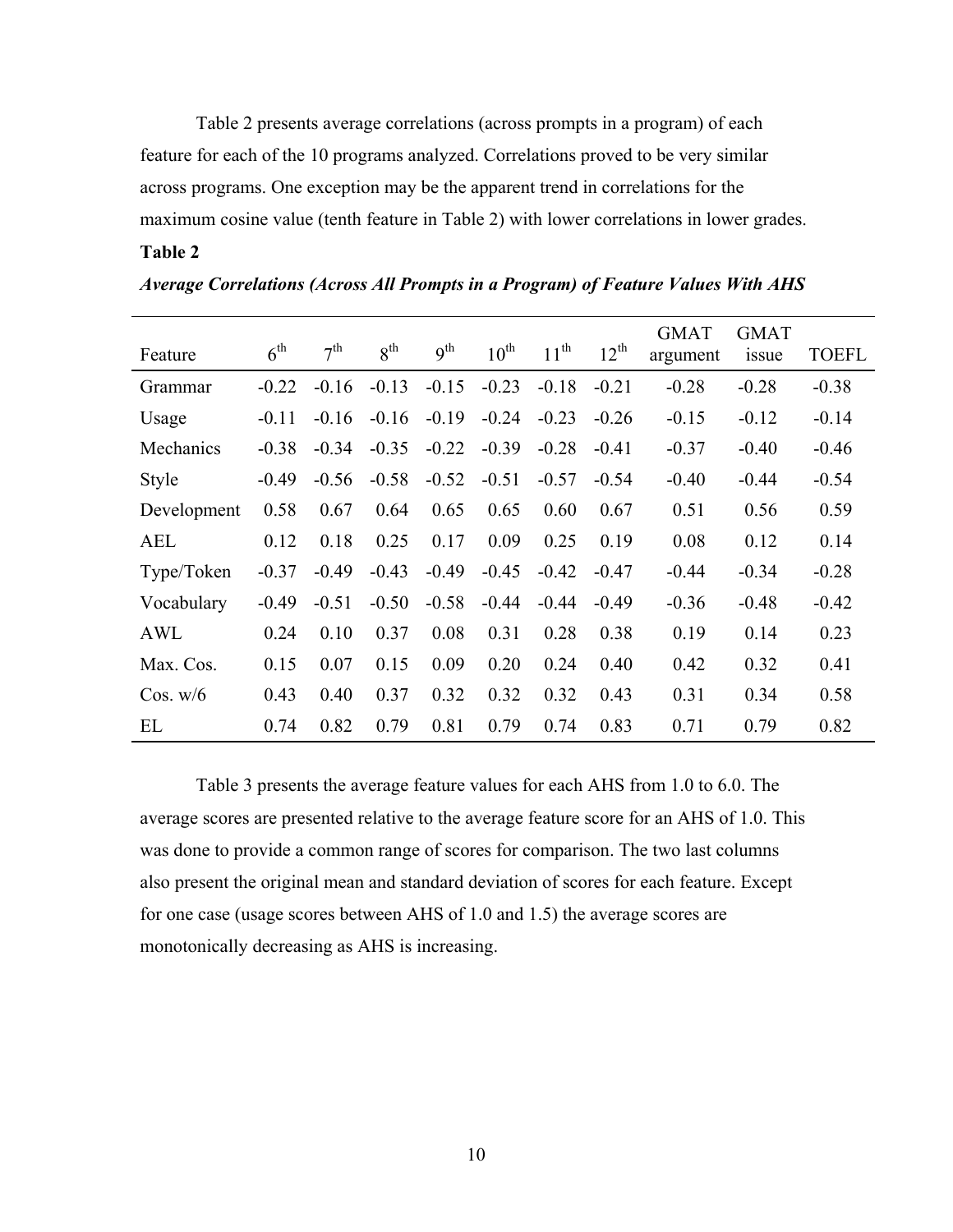|              |      |      |     |     |     | <b>AHS</b> |     |     |     |     |     |        |        |
|--------------|------|------|-----|-----|-----|------------|-----|-----|-----|-----|-----|--------|--------|
|              | 1.0  | 1.5  | 2.0 | 2.5 | 3.0 | 3.5        | 4.0 | 4.5 | 5.0 | 5.5 | 6.0 | Mean   | Std    |
| Grammar      | 1.00 | .50  | .39 | .35 | .29 | .24        | .21 | .18 | .16 | .14 | .12 | 0.0048 | 0.0121 |
| Usage        | 1.00 | 1.06 | .92 | .88 | .74 | .63        | .51 | .46 | .40 | .34 | .30 | 0.0028 | 0.0054 |
| Mechanics    | 1.00 | .64  | .46 | .39 | .32 | .27        | .22 | .20 | .17 | .16 | .14 | 0.0274 | 0.0381 |
| <b>Style</b> | 1.00 | .86  | .70 | .56 | .49 | .41        | .34 | .28 | .22 | .19 | .15 | 0.0863 | 0.0815 |
| Development  | 1.00 | .87  | .76 | .62 | .53 | .41        | .33 | .24 | .21 | .17 | .15 | $-3.0$ | 2.4    |
| $AEL*$       | 1.00 | .75  | .68 | .67 | .68 | .68        | .68 | .65 | .61 | .56 | .53 | 47.3   | 26.3   |
| Type/Token   | 1.00 | .90  | .86 | .83 | .81 | .79        | .78 | .76 | .75 | .75 | .75 | 0.6322 | 0.1038 |
| Vocabulary   | 1.00 | .91  | .88 | .84 | .83 | .80        | .78 | .75 | .73 | .71 | .68 | 41.3   | 7.5    |
| $AWL*$       | 1.00 | 1.00 | .99 | .98 | .97 | .96        | .95 | .94 | .94 | .94 | .92 | 4.5    | 0.5    |
| Max. $Cos.*$ | 1.00 | 1.00 | .95 | .91 | .88 | .83        | .82 | .78 | .75 | .73 | .71 | 4.1    | 1.2    |
| Cos. $w/6*$  | 1.00 | .76  | .65 | .60 | .54 | .52        | .49 | .48 | .45 | .44 | .42 | 0.1124 | 0.0525 |
| $EL*$        | 1.00 | .60  | .46 | .37 | .33 | .27        | .24 | .20 | .18 | .16 | .14 | 263.7  | 128.9  |

*Average Feature Values (Relative to the Average of AHS of 1.0) per AHS, and Overall Mean and Std* 

\* Scale of feature reversed by multiplying values by -1.

To give a sense of the relative importance of the different features in the regression models Table 4 presents the relative standardized weights of the first 11 features when a regression analysis for prediction of AHS was for each program separately. The Table shows similar weights across programs with no significant developmental trends from low to higher grades. The more important features in these models are the development score, followed by average element length, style, average word length, mechanics, and vocabulary.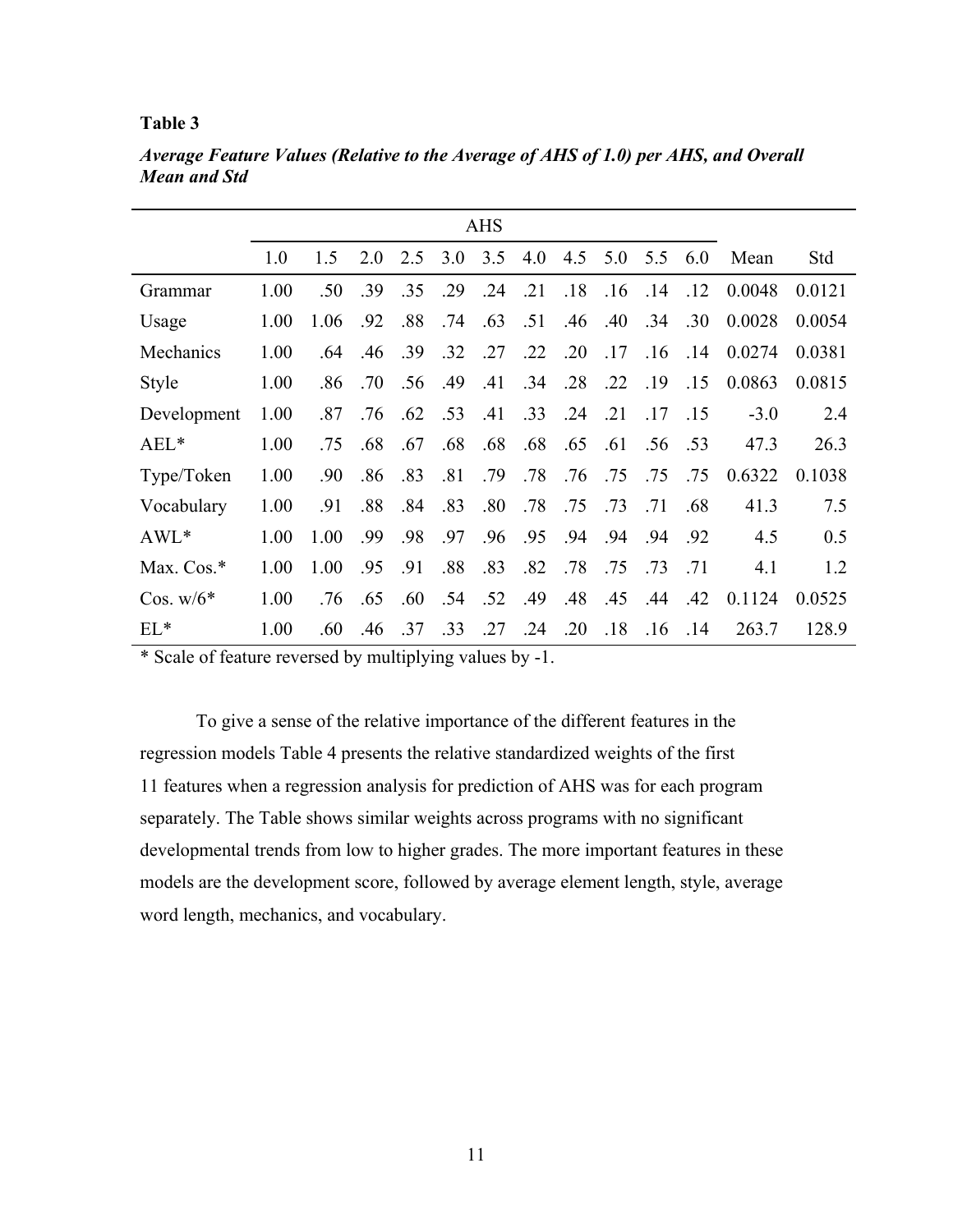| Feature      | $6^{\text{th}}$ | $7^{th}$ | $8^{\text{th}}$ | 9 <sup>th</sup> | $10^{\text{th}}$ | $11^{th}$ | $12^{th}$ | <b>GMAT</b> | <b>GMAT</b><br>1SSue | TOEFL | Average |
|--------------|-----------------|----------|-----------------|-----------------|------------------|-----------|-----------|-------------|----------------------|-------|---------|
|              |                 |          |                 |                 |                  |           |           | arg.        |                      |       |         |
| Grammar      | .08             | .02      | .06             | .07             | .09              | .05       | .06       | .07         | .06                  | .06   | .06     |
| Usage        | .04             | .06      | .02             | .03             | .02              | .03       | .03       | .03         | .01                  | .01   | .03     |
| Mechanics    | .11             | .11      | .08             | .04             | .10              | .08       | .08       | .11         | .13                  | .07   | .09     |
| <b>Style</b> | .08             | .11      | .10             | .13             | .10              | .12       | .06       | .10         | .12                  | .09   | .10     |
| Development  | .28             | .35      | .26             | .26             | .23              | .29       | .27       | .21         | .22                  | .25   | .26     |
| <b>AEL</b>   | .12             | .18      | .18             | .11             | .07              | .17       | .17       | .14         | .14                  | .17   | .14     |
| Type/Token   | .00.            | .03      | .03             | .08             | .09              | .04       | .05       | .08         | .06                  | .05   | .05     |
| Vocabulary   | .08             | .09      | .10             | .14             | .10              | .05       | .07       | .05         | .08                  | .08   | .08     |
| AWL          | .12             | .07      | .15             | .07             | .11              | .12       | .12       | .09         | .08                  | .09   | .10     |
| Max. Cos.    | .03             | .00.     | .00.            | .00.            | .06              | .05       | .03       | .10         | .06                  | .05   | .04     |
| $\cos$ , w/6 | .06             | .00.     | .03             | .07             | .03              | .00       | .05       | .02         | .04                  | .08   | .04     |

*Standardized Feature Weights (Expressed as Percent of Total Weights) From Program-Level Regression for Prediction of AHS* 

### *GMAT Model Building Results*

In this section, we will present model-building results for e-rater V.2.0 and a comparison with e-rater V.1.3. The analyses were conducted on the GMAT data set presented above that included seven argument and nine issue prompts. The human score that was used in these analyses was the human resolved score (HRS), customarily used in this program for scoring essays. The HRS is the average of the first two human scores rounded up to the nearest whole score, unless the difference between the first two human scores is more than one score point, in which case a third human score is obtained and the HRS is based on the third score and the score most similar to this third score. Three types of e-rater V.2.0 models were used in these analyses. In addition to prompt-specific models, results are shown for generic models with and without the two prompt-specific vocabulary usage features.

All analyses presented in this section are based on separate training and crossvalidation samples and results are always based on the cross-validation sample. The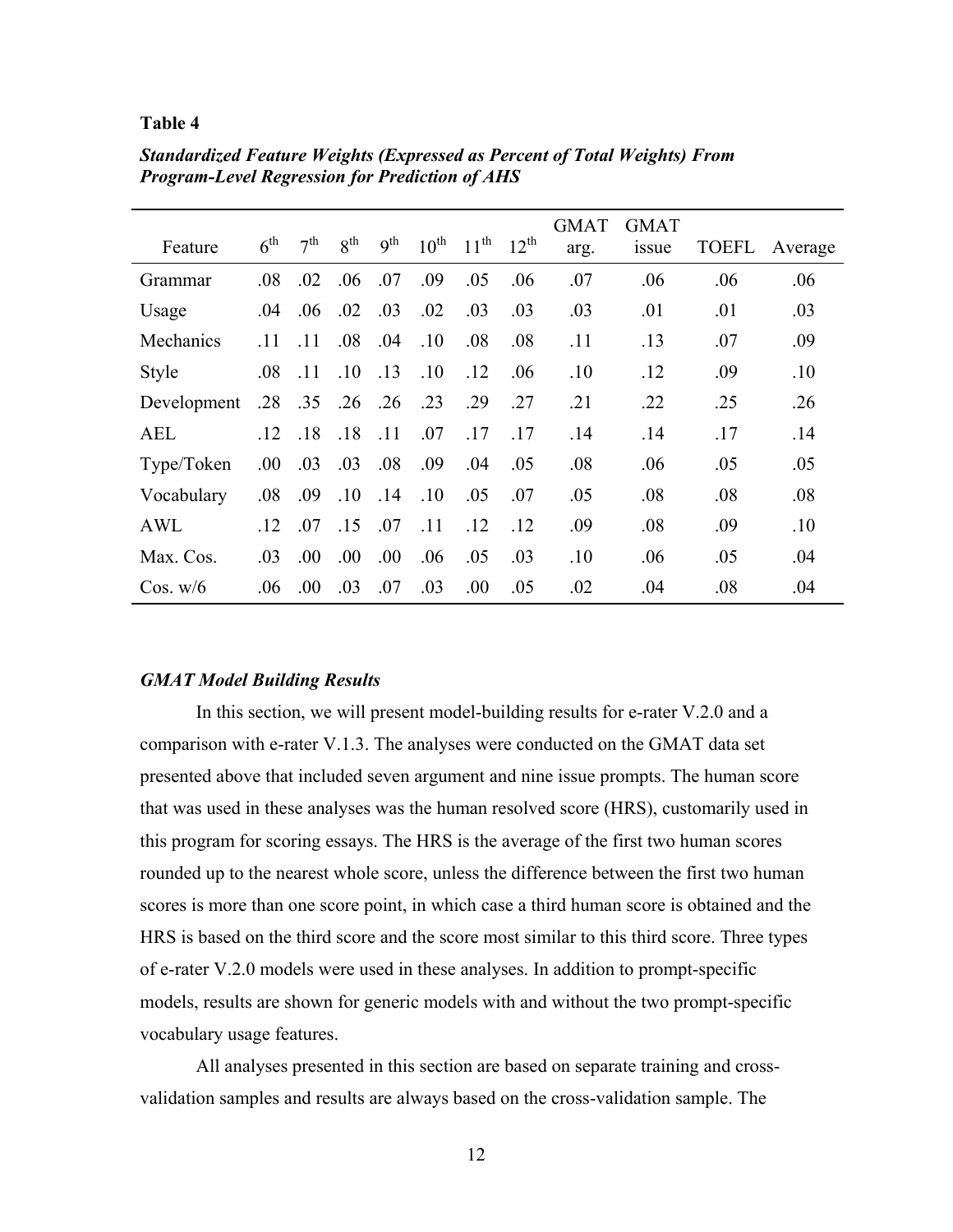cross-validation data is composed of an independent sample of essay responses that have not be used for model building. Performance on the cross-validation set tells us what kind of system performance we can expect in the field. For prompt-specific models (both V.1.3 and V2.0) a two-fold cross-validation approach was used. In this approach, the data were randomly divided into two (approximately) equal data sets. First, one half of the data were used for model building and the second half was used for cross-validation. This procedure was then repeated, but the set used for cross-validation in the previous run was now used for model building, and the one used for model building was used for crossvalidation.

For model building and evaluation of the generic models, an *n*-fold crossvalidation procedure was used, where *n* is equal to the number of prompts: 7 for argument, and 9 for issue. For each run, *n* - 1 prompts were used for model building, and the *n*th prompt was held-out to evaluate (cross-validate) the model built in each fold. The procedure was repeated *n* times.

Table 5 presents average Kappa results for the three e-rater V.2.0 model building approaches and for several predetermined weights for essay length. As was discussed above, because of its large correlation with human score the effect of running a free regression model with essay length as one of the features is a large weight for this feature. On the other hand, building an optimal model from all other features and adding essay length with a predetermined weight has a very small effect on performance. The weights in Table 5 are expressed as percents of total standardized weights for all features in model. One can see that in the case of the argument prompts there is a significant increase in Kappas from .0 to .1 weight and a smaller increase up to a weight of .3-.4. For the issue prompts, we find a significant increase from .0 to .1 and a smaller increase from .1 to .2. In the case of the argument prompts we see a decrease in performance when weight is raised to .5 from .4. The Table also shows very similar results between the Generic12 and prompt-specific models with a slight advantage to the generic models.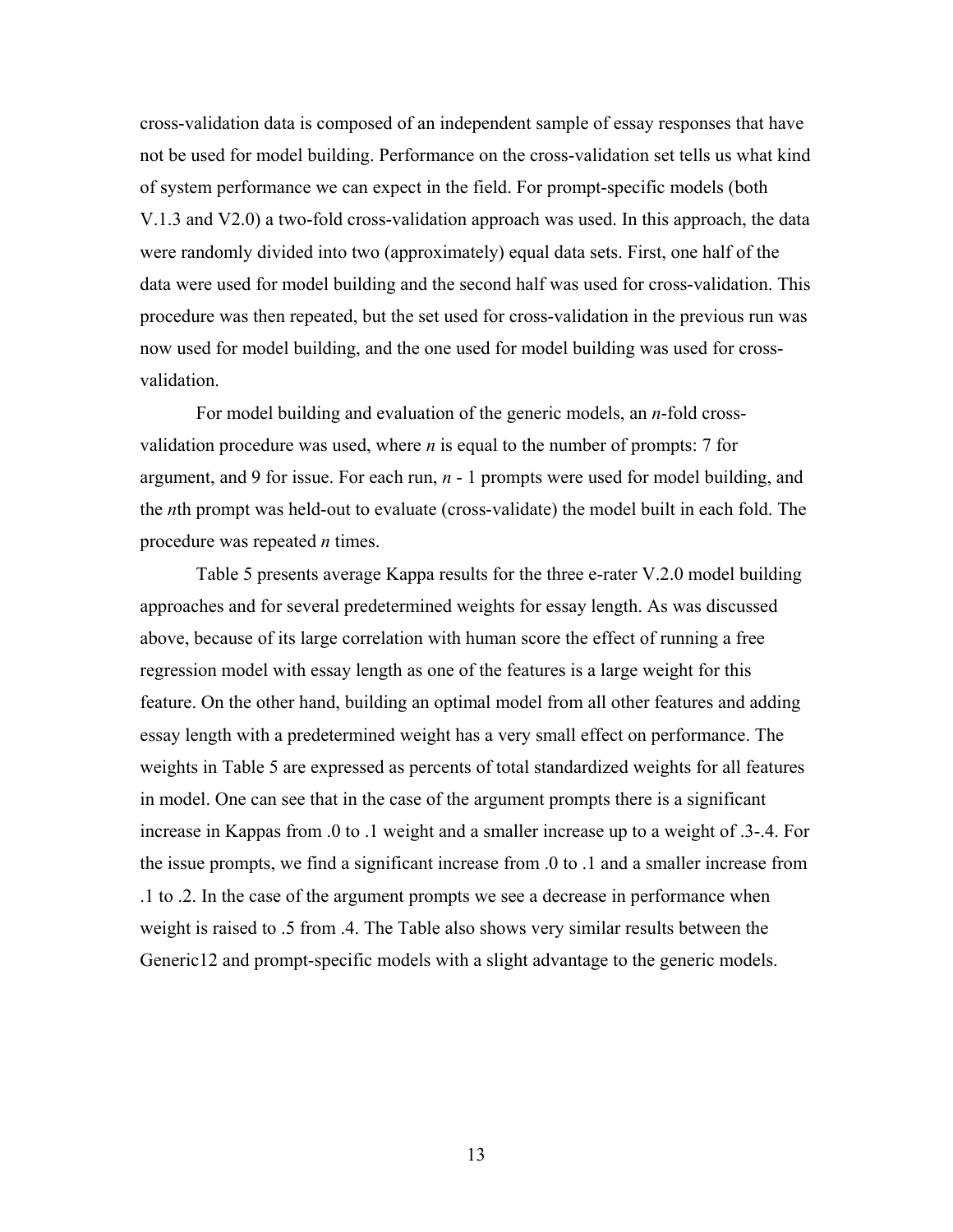# *Average Kappas for E-rater V.2.0*

|                |          | Essay Length Weight |      |      |      |      |      |  |
|----------------|----------|---------------------|------|------|------|------|------|--|
| System         | Program  | 0.0                 | 0.1  | 0.2  | 0.3  | 0.4  | 0.5  |  |
| Generic $101$  | Argument | 0.32                | 0.34 | 0.35 | 0.35 | 0.36 | 0.35 |  |
|                | Issue    | 0.38                | 0.41 | 0.42 | 0.42 | 0.42 | 0.42 |  |
| Generic $12^2$ | Argument | 0.34                | 0.37 | 0.38 | 0.39 | 0.39 | 0.38 |  |
|                | Issue    | 0.42                | 0.44 | 0.46 | 0.44 | 0.44 | 0.44 |  |
| Specific       | Argument | 0.34                | 0.37 | 0.38 | 0.38 | 0.39 | 0.39 |  |
|                | Issue    | 0.41                | 0.44 | 0.44 | 0.44 | 0.44 | 0.43 |  |

<sup>1</sup> Generic model without vocabulary usage features—10 features

 $2$  Generic model with vocabulary usage features—12 features

Table 6 presents the results for comparing the three V.2.0 models with the V.1.3 models. The Table shows that the prompt-specific and Generic12 models outperformed V.1.3 models and that in the case of the issue prompts even the Generic10 models performed better than the V.1.3 models.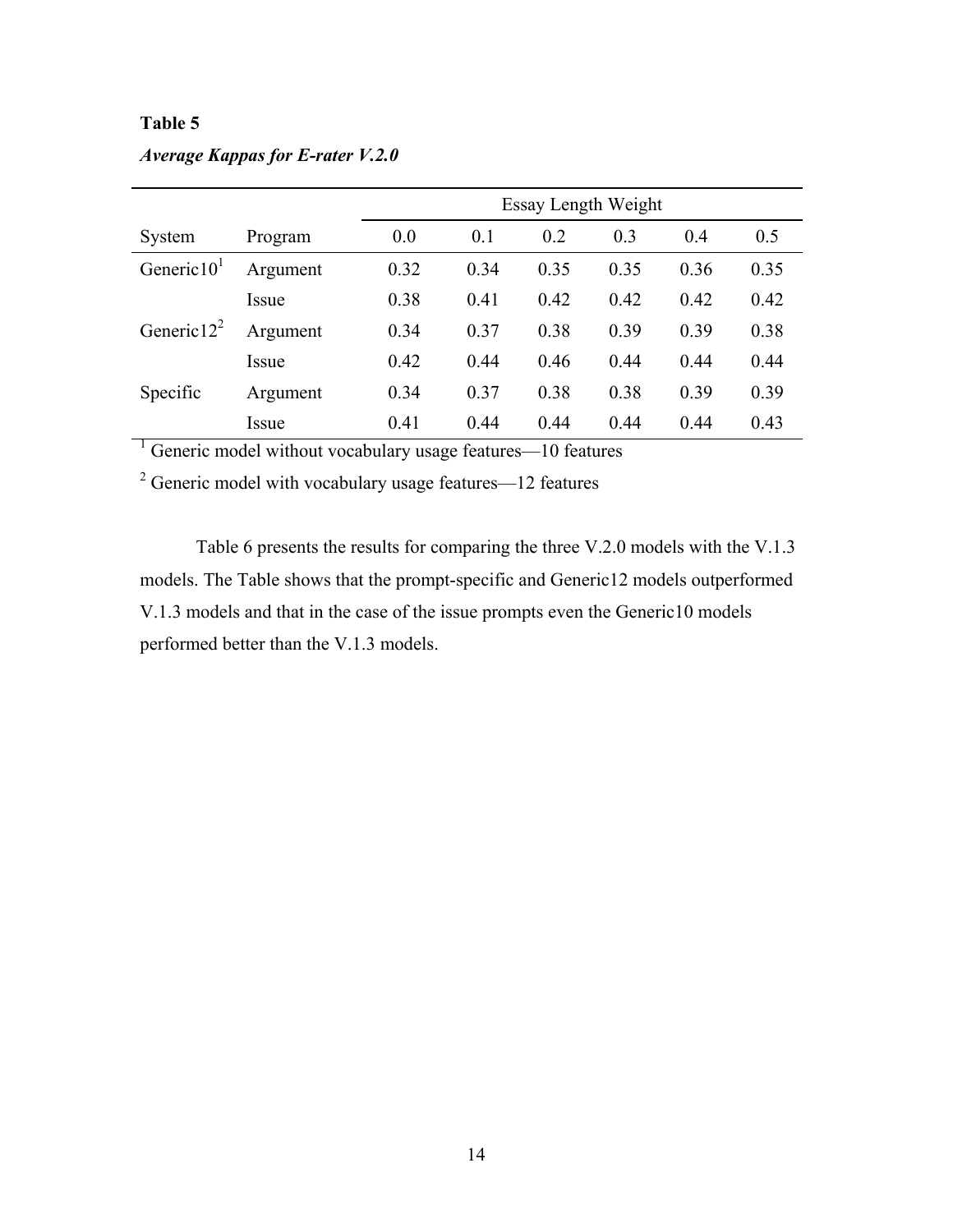| System    | ELW <sup>1</sup> | $\mathbf N$ | Mean<br>Kappa | <b>STD</b><br>Kappa | Exact<br>agreement |
|-----------|------------------|-------------|---------------|---------------------|--------------------|
| Argument  |                  |             |               |                     |                    |
| Specific  | $\cdot$ .2       | 7           | .38           | .06                 | .52                |
|           | .3               | 7           | .38           | .07                 | .52                |
| Generic10 | $\cdot$          | 7           | .35           | .08                 | .50                |
|           | .3               | 7           | .35           | .08                 | .50                |
| Generic12 | $\cdot$ .2       | 7           | .38           | .06                 | .52                |
|           | .3               | 7           | .39           | .07                 | .52                |
| V.1.3     |                  | 7           | .36           | .07                 | .51                |
| Issue     |                  |             |               |                     |                    |
| Specific  | $\cdot$ .2       | 9           | .44           | .03                 | .57                |
|           | .3               | 9           | .44           | .03                 | .57                |
| Generic10 | $\cdot$          | 9           | .42           | .05                 | .56                |
|           | $\cdot$ 3        | 9           | .42           | .04                 | .56                |
| Generic12 | $\cdot$ .2       | 9           | .46           | .05                 | .58                |
|           | .3               | 9           | .44           | .04                 | .57                |
| V.1.3     |                  | 9           | .40           | .05                 | .54                |

*Kappas and Rates of Exact Agreement for Different Systems* 

1. Essay Length Weight.

## *Reliability of E-rater V.2.0*

Evaluations of automated essay scoring systems are usually based on single-essay scores and on a comparison between the relation of two human rater scores and the relation of machine-human scores. Although this comparison seems natural it is also problematic in several ways.

In one sense this comparison is intended to show the validity of the machine scores by comparing them to their gold standard, the scores they were intended to imitate. However, at least in e-rater V.2.0 the sense in which machine scores imitate human scores is very limited. The e-rater score is composed of a fixed set of features of writing that are not derived from the human holistic scores. As this paper showed, the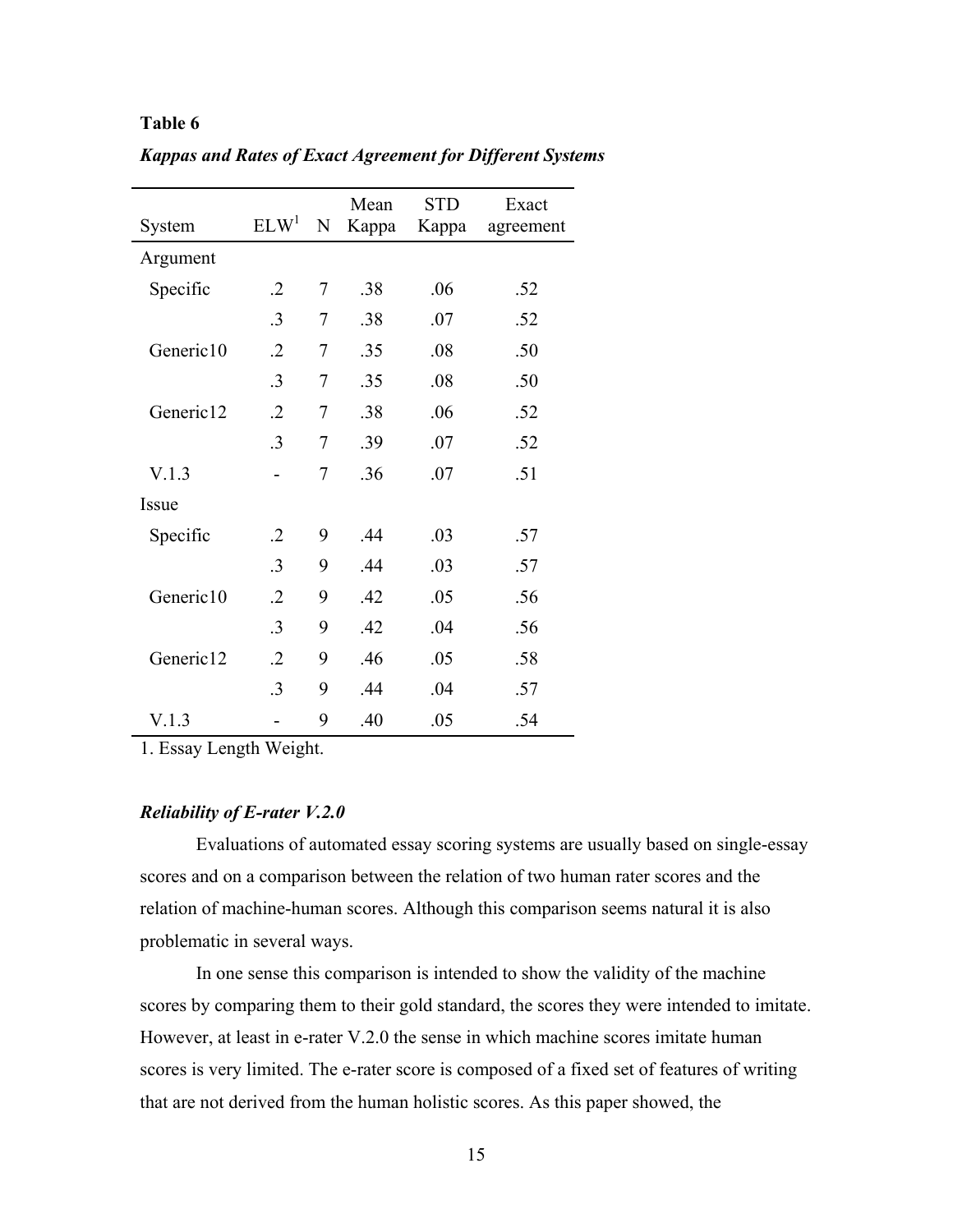combination of the features is not necessarily based on optimal regression weights to the human scores, and the difference in performance (relation with human score) between "optimal" and predetermined weights is very small. This means that the machine scores are not dependent on human scores: they can be computed and interpreted without the human scores.

In another sense the human-machine relation is intended to evaluate the reliability of machine scores, similarly to the way the human-human relation is interpreted as reliability evidence for human scoring. But this interpretation is problematic too. Reliability is defined as the consistency of scores across administrations, but both the human-human and the machine-human relations are based on a single administration of only one essay. In addition, in this kind of analysis the machine-human relation would never be stronger than the human-human relation, even if the machine reliability would be perfect, simply because no measure can have a stronger relation to a human score than that of two human scores have between each other. Finally, this analysis takes into account only one kind of inconsistency between human scores, inter-rater inconsistencies within one essay, and not the inter-task inconsistencies. The machine scores, on the other hand, have perfect inter-rater reliability. All this suggests that it might be better to evaluate automated scores on the basis of multiple essay scores.

The data for this analysis comes from the *Criterion* essays that were analyzed in previous sections. These essays were chosen from the *Criterion* database to include as many multiple essays per student as possible. Consequently it was possible to extract, out of the 7,575 essays from sixth and twelfth grade students in the sample, almost 2,000 students who submitted at least two different essays. These essays were used to estimate the test-retest reliability of human and automated scoring. The computation of automated scores was based, in this analysis, on the average relative weights across programs from Table 4. This was done to avoid over-fitting as much as possible. Note that the weights chosen are not only sub-optimal on the prompt level, but they are not even the best weights at the grade level. The essay length weight was set to 20%, and since the results in this section are based on correlations no scaling of scores was performed (since scaling would not change the results).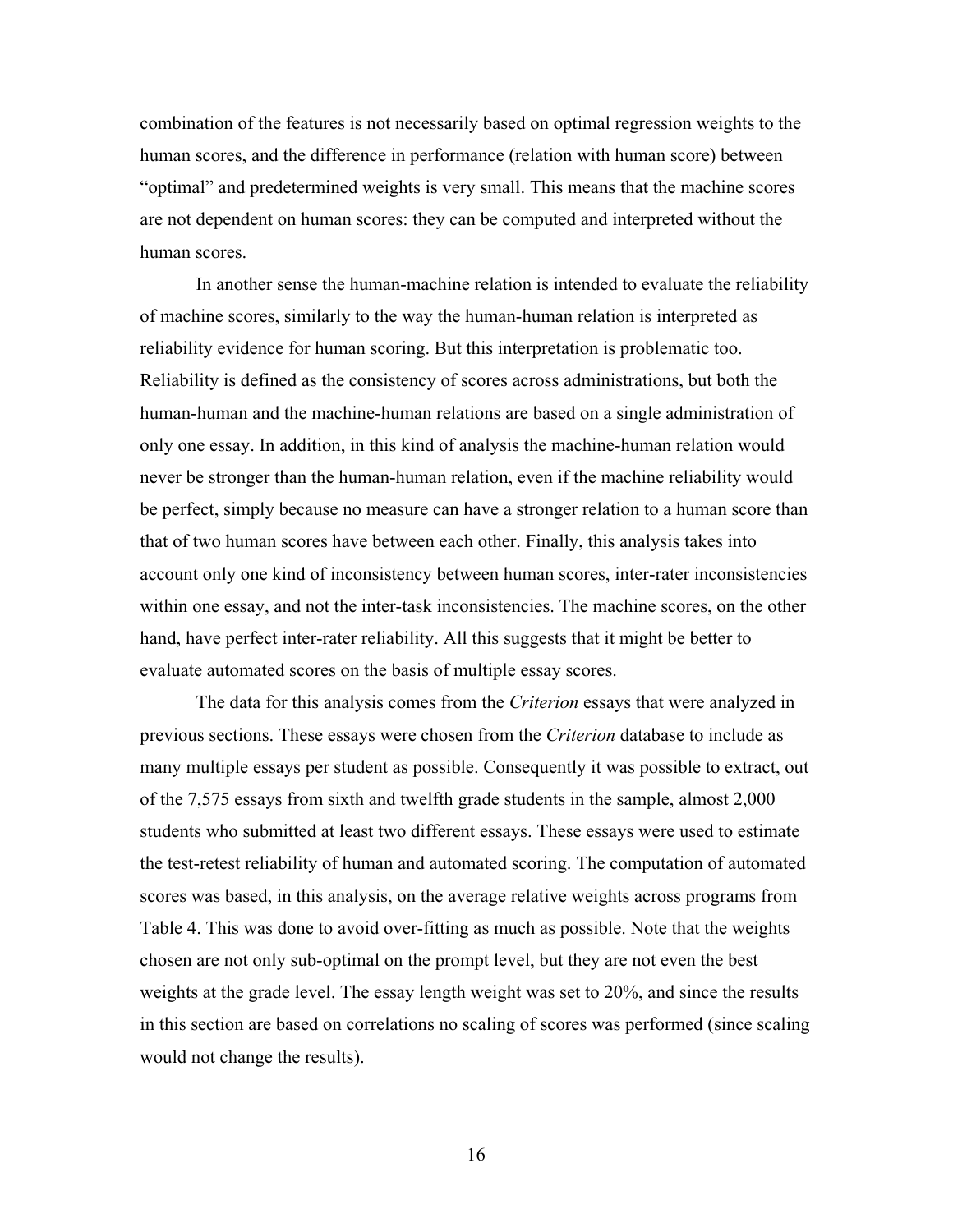Table 7 presents the test-retest reliabilities of the automated scores, single human scores, and AHS, for each grade and overall. The table shows that the e-rater score has higher reliabilities than the single human rater (in six out of seven grades) and equivalent reliabilities to the average of two human raters, with overall reliability of .60, higher than that of the AHS.

## **Table 7**

|  | <b>Test-retest Reliabilities</b> |
|--|----------------------------------|
|--|----------------------------------|

| Grade                            | N    | E-rater | Single<br>human<br>rater | <b>AHS</b> |
|----------------------------------|------|---------|--------------------------|------------|
| Criterion 6 <sup>th</sup> Grade  | 285  | .61     | .48                      | .65        |
| Criterion $7th$ Grade            | 231  | .63     | .52                      | .59        |
| Criterion 8 <sup>th</sup> Grade  | 334  | .54     | .49                      | .58        |
| Criterion 9 <sup>th</sup> Grade  | 280  | .40     | .45                      | .41        |
| Criterion 10 <sup>th</sup> Grade | 352  | .52     | .52                      | .57        |
| Criterion 11 <sup>th</sup> Grade | 280  | .44     | .33                      | .44        |
| Criterion 12 <sup>th</sup> Grade | 225  | .76     | .63                      | .74        |
| Overall                          | 1987 | .60     | .50                      | .58        |

The estimation of human and machine reliabilities and the availability of humanmachine correlations across different essays make it possible to evaluate human and machine scoring as two methods in the context of a multi-method analysis. Table 8 presents a typical multi-method correlation table. The two correlations above the main diagonal are equal to the average of the correlations between the first e-rater and second human score (either single or average of two), and between the second e-rater and first human score (both pairs of correlations were almost identical). The correlations below the diagonal are the corrected correlations for unreliability of the scores. These correlations were almost identical for single and average of two human scores. The reliabilities of the scores are presented on the diagonal.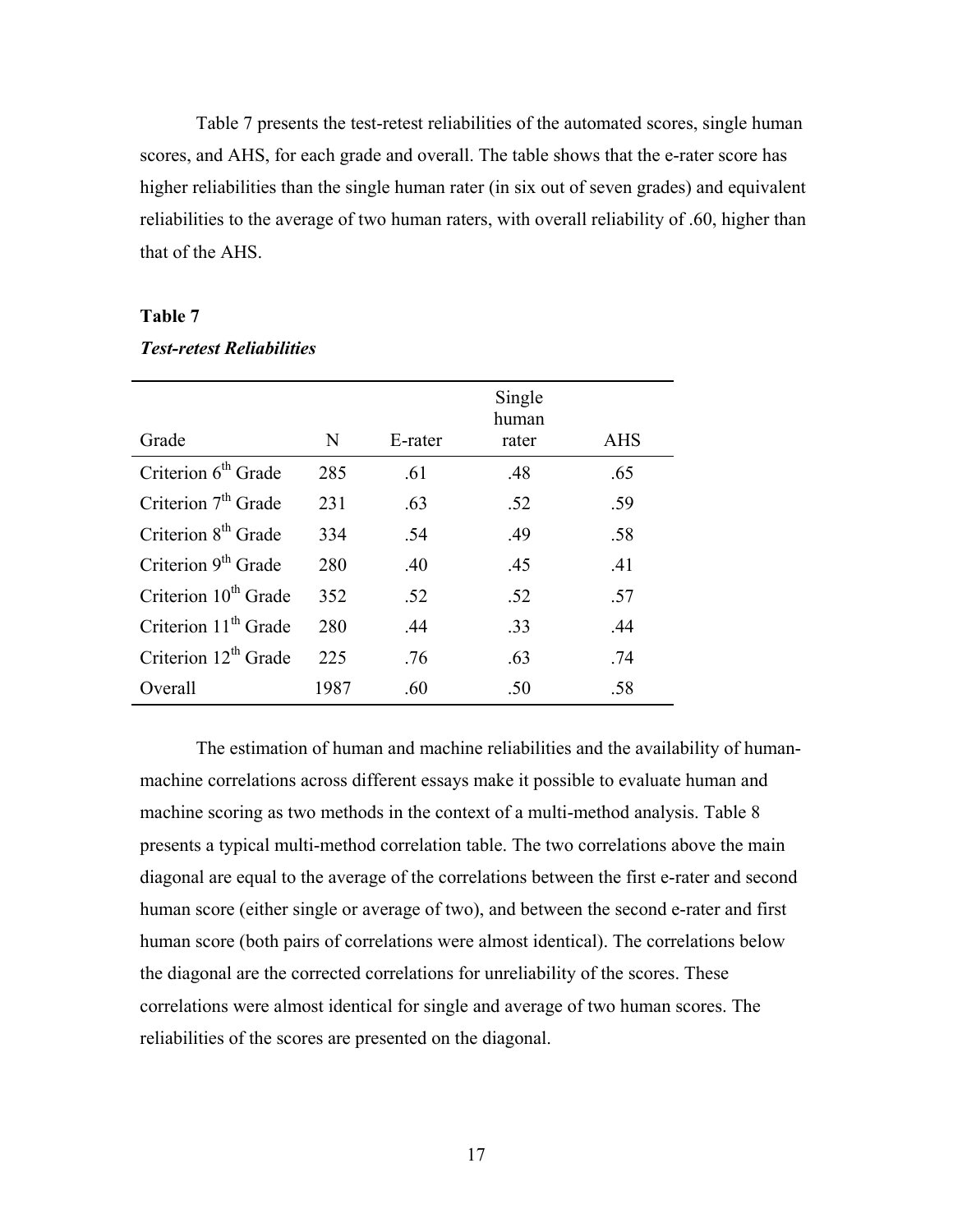| Score              | E-rater | Single<br>human<br>rater | <b>AHS</b> |
|--------------------|---------|--------------------------|------------|
| E-rater            | .60     | .51                      | .55        |
| Single human rater | .93     | .50                      |            |
| AHS                | .93     |                          | .58        |

Note: Diagonal values are test-retest reliabilities. Values below diagonal are corrected for unreliability of scores.

The main finding presented in Table 8 is the high corrected-correlation (or truescore correlation) between human and machine scores—.93. This high correlation is evidence that e-rater scores, as an alternative method for measuring writing ability, is measuring a very similar construct as the human scoring method of essay writing. These findings can be compared to the relationship between essay writing tests and multiplechoice tests of writing (direct and indirect measures of writing). In an unpublished statistical report of the New SAT field trial (Liu & Feigenbaum, 2003) the estimate of the test-retest reliability (alternate-form Pearson correlation) of a single essay test, the SAT II: Writing test was .59 (Breland et al., 2004); the KR20 reliability estimate for the multiple-choice New SAT Writing test was .86; and the raw correlation between the multiple-choice and essay writing tests was .49. Finally, the estimate for the true-score correlation between the essay and multiple-choice test was .69, much lower than the .93 estimate for the true-score correlation between human and e-rater scoring of essays.

Table 9 shows the results from another interesting analysis that is made possible with the multiple-essay data, reliability of individual features. The table presents the testretest reliability of each feature alongside the overall correlation with AHS and the relative weights used in this section.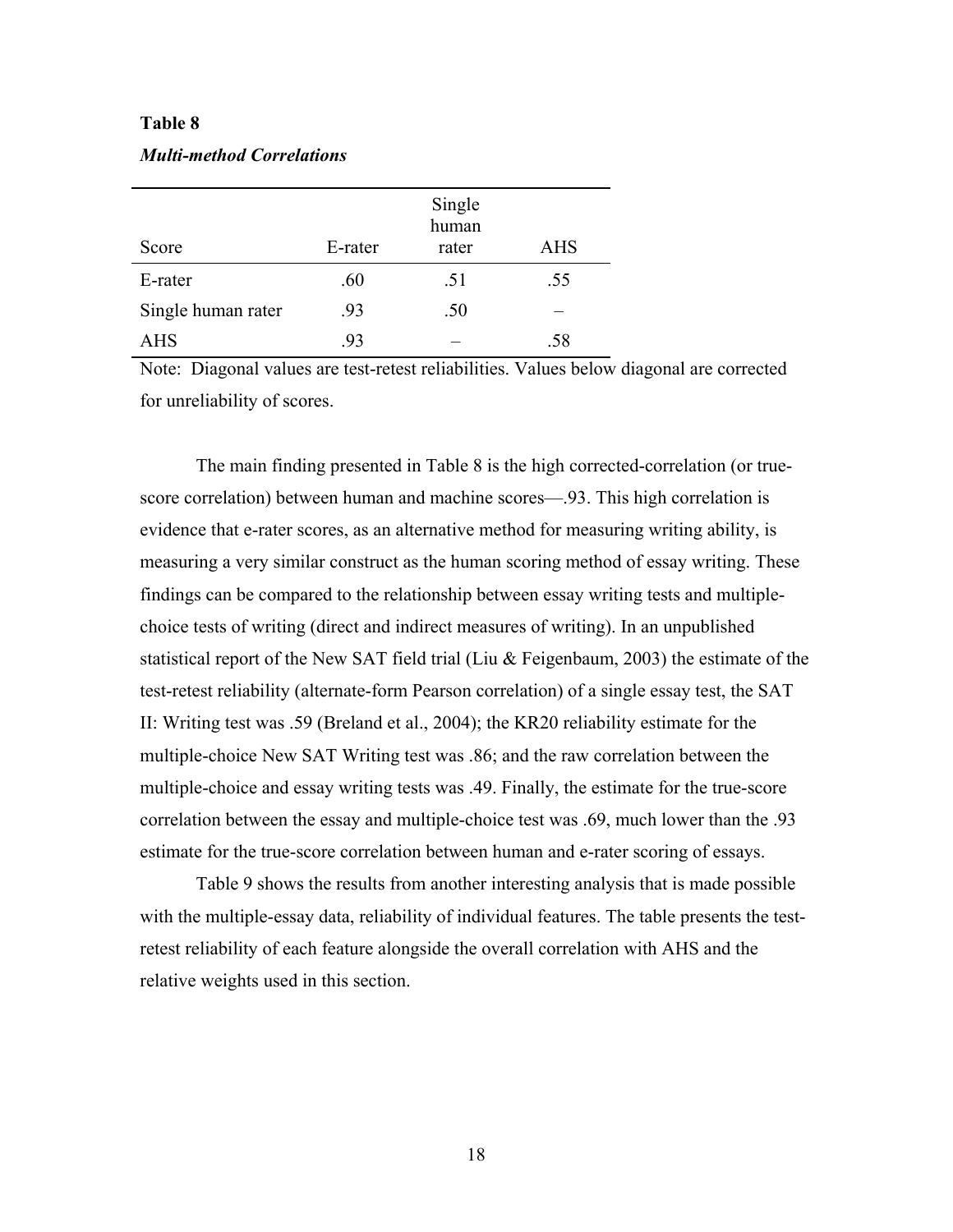| Feature      | Test-retest<br>reliability | Weight | Overall correlation<br>with AHS |
|--------------|----------------------------|--------|---------------------------------|
| Grammar      | 0.07                       | 0.05   | 0.16                            |
| Usage        | 0.16                       | 0.02   | 0.20                            |
| Mechanics    | 0.36                       | 0.07   | 0.34                            |
| <b>Style</b> | 0.43                       | 0.08   | 0.55                            |
| Development  | 0.48                       | 0.21   | 0.65                            |
| <b>AEL</b>   | 0.32                       | 0.12   | 0.17                            |
| Type/Token   | 0.38                       | 0.04   | 0.44                            |
| Vocabulary   | 0.24                       | 0.07   | 0.50                            |
| AWL          | 0.47                       | 0.08   | 0.32                            |
| Max. Cos.    | 0.11                       | 0.03   | 0.22                            |
| Cos. w/6     | 0.25                       | 0.03   | 0.32                            |
| EL           | 0.56                       | 0.20   | 0.78                            |

*Test-retest Reliabilities of Individual Features* 

The table above shows that the essay length feature has the highest reliability (.56), higher then the reliability of a single human rater and almost as high as the reliability of the entire e-rater score. The reliabilities of the style, development, and average word length (AWL) features are in the 40s; the reliabilities of the mechanics, average element length (AEL), and the type/token ratio features are in the 30s; the reliabilities of the vocabulary and cosine 6 correlation features are in the 20s; and finally, the reliabilities of the grammar, usage, and max cosine value features are .16 and lower.

The comparison between the three columns of Table 9 show that there is a relatively high positive correlation between all three measures of feature performance: feature reliability, contribution in regression analysis, and simple correlations with AHS.

### **Summary and Future Directions**

E-rater V.2.0 uses a small and fixed set of features that are also meaningfully related to human rubrics for scoring essays. This paper showed that these advantages could be exploited to create automated essay scores that are standardized across different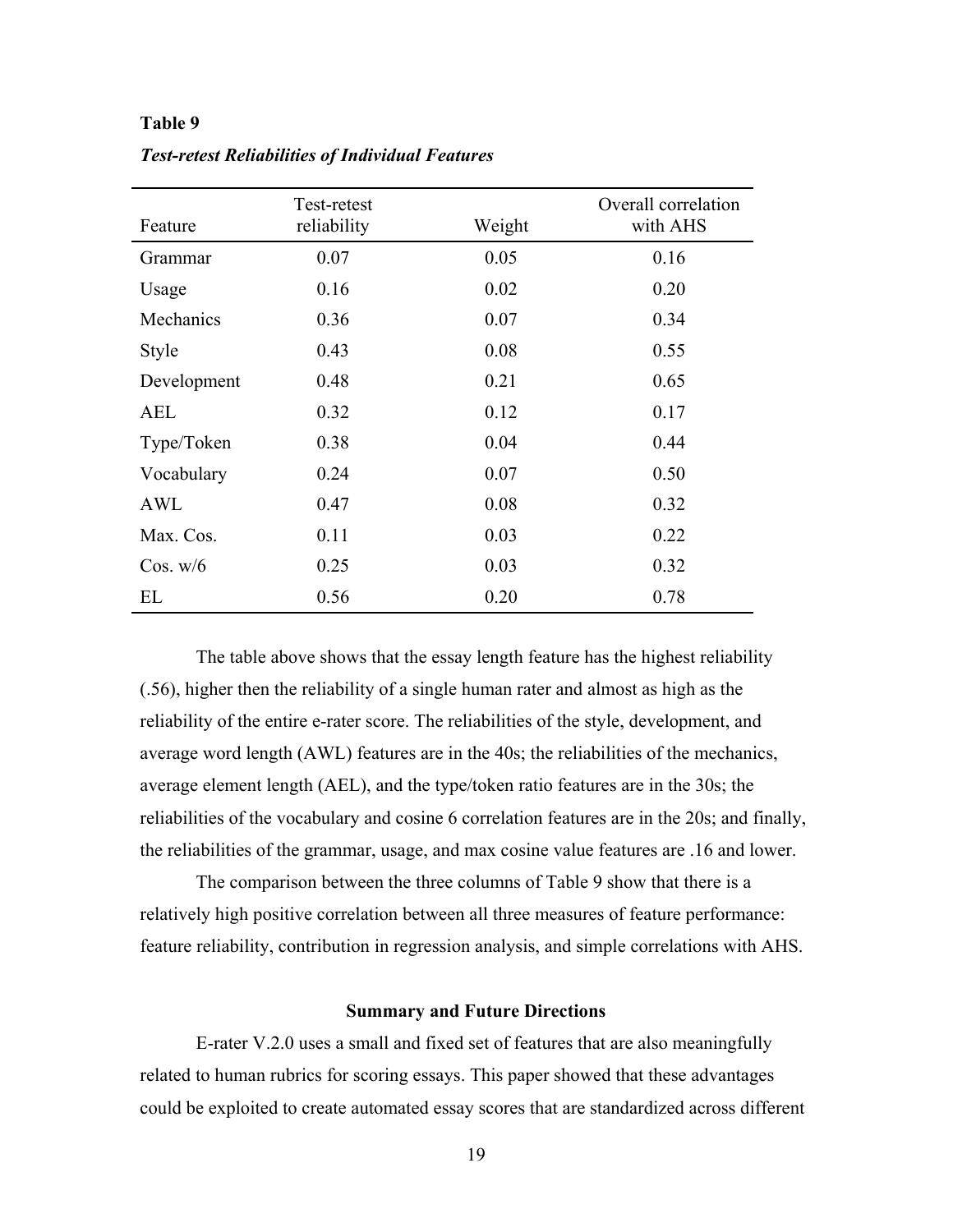prompts without loss in performance. The creation of grade- or program-level models also contributes to the transparency and interpretability of automated scores. Last but not least, standard grade-level models provide an opportunity to interpret automated writing scores in a cross-grade perspective—to compare automated essay scores from different grades on the same cross-grade scale. This was impossible with previous e-rater versions or with human holistic rubrics.

The paper showed that e-rater V.2.0 scores have higher agreement rates with human scores than e-rater V.1.3 scores have. The test-retest reliability of e-rater scores (for a single essay) in a sixth- to twelfth-grade population (.60) was higher than the testretest reliability of a single human rater (.50) and was comparable to the average of two human raters (.58). The true-score correlation between the e-rater and human scores was very high (.93).

There are three main directions for improvements to the current version of e-rater. One line of research that should be pursued is concerned with modifications and enhancements to the set of features used for modeling writing ability. By employing natural language processing and other techniques it should be possible to capture more of the different writing aspects that are deemed important by theories of writing.

A second line of research is related to modifications and improvements of the modeling process. Haberman (2004) explored statistical transformations of the feature values that might be beneficial for the measurement properties of e-rater. In another direction, the use of regression for combining the features into a single automated score may not be optimal. Since the scoring rubric that is usually used in writing assessments is discrete with typically six (or fewer) levels of performance the regression score must be rounded to provide the final automated score, and the method of rounding has a substantial effect on the performance of the automated scores. Alternative methods for scaling e-rater scores should be investigated.

The last line of development suggested here is concerned with the identification of discrepant essays that should not be scored with the regular model. Improving this capability is important for establishing the validity of the system for use in high-stakes testing. Although the use of a weighted average of writing features to score the vast